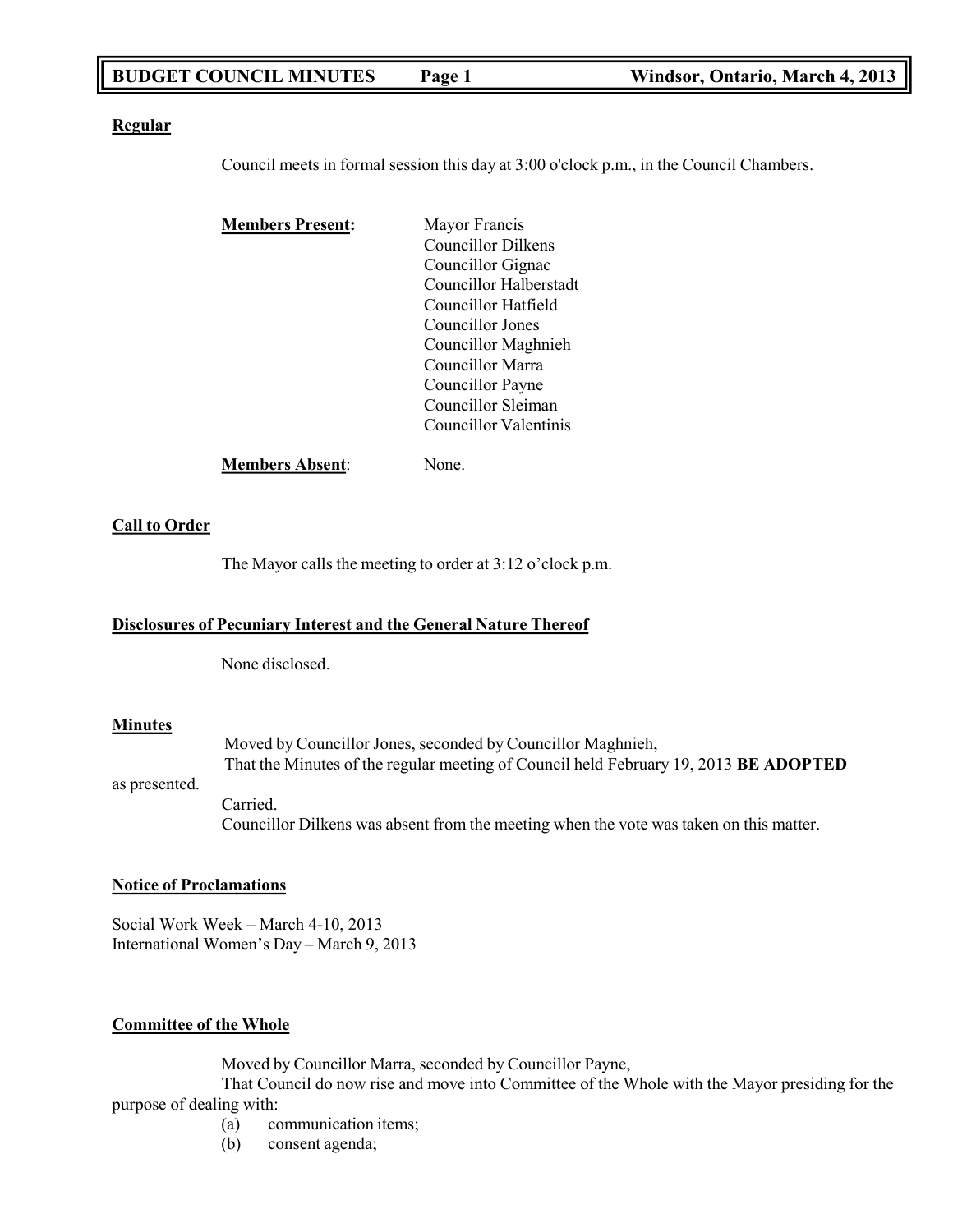- (c) hearing requests for deferrals or referrals of any items of business;
- (d) hearing presentations and delegations;
- (e) consideration of business items;
- (f) consideration of Committee reports:
	- (i) **Report of Special In-Camera Meeting or other Committee as may be held prior to Council** (if scheduled); and

(g) consideration of by-laws 31-2013 through 40-2013 (inclusive). Carried.

Councillor Dilkens was absent from the meeting when the vote was taken on this matter.

## **Communications**

Moved by Councillor Sleiman, seconded by Councillor Valentinis,

**B18/2013** That the following Communication Items 1, 3, 4, 5 and 7 to 12 inclusive, as set forth in the Council Agenda **BE REFERRED** as noted except Communication No. 2 and No. 6 which are dealt with as follows; and that the Minutes of Transit Windsor and Windsor Chartabus Meetings of October 30, 2012 and November 27, 2012. and the Minutes of Transit Windsor and Windsor Chartabus Inc. – January 29, 2013 **BE ADOPTED**:

## **Communication No. 2:**

Moved by Councillor Valentinis, seconded by Councillor Halberstadt,

**B19/2013** That the report of the City Engineer dated January 10, 2013 entitled "Geese Control at North Roseland Pond" **BE REFERRED** to Administration to review all affected areas of the city (including the riverfront) regarding this subject matter and that a report **BE PREPARED** for Council's consideration on possible city-wide efforts and action plan to deal with this matter.

Carried.

Councillor Dilkens was absent from the meeting when the vote was taken on this matter.

## **Communication No. 6:**

Moved by Councillor Gignac, seconded by Councillor Sleiman,

**B20/2013** That the report of the City Engineer dated February 19, 2013 entitled "WFCU Scrolling Sign – CQ2- 2013" **BE RECEIVED**, and further, that Administration **BE DIRECTED** to prepare a report with recommendations on or a possible shared-design sign with the Fire Department at the Fire Hall 7 location. Carried.

| Item | From                    | <b>Description</b>                               |                  |
|------|-------------------------|--------------------------------------------------|------------------|
|      |                         | 2013 BIA Budget Review and Approval Process.     |                  |
|      | Chief Financial Officer |                                                  | Note & File      |
|      | & City Treasurer        |                                                  | <b>MI2013</b>    |
|      |                         |                                                  | <b>AFB/11544</b> |
|      |                         | M5: 2013 - Geese control at North Roseland Pond. |                  |
| 2    |                         |                                                  | Note & File      |
|      | City Engineer           |                                                  | <b>MHS/9496</b>  |
|      |                         |                                                  | <b>AFB/11544</b> |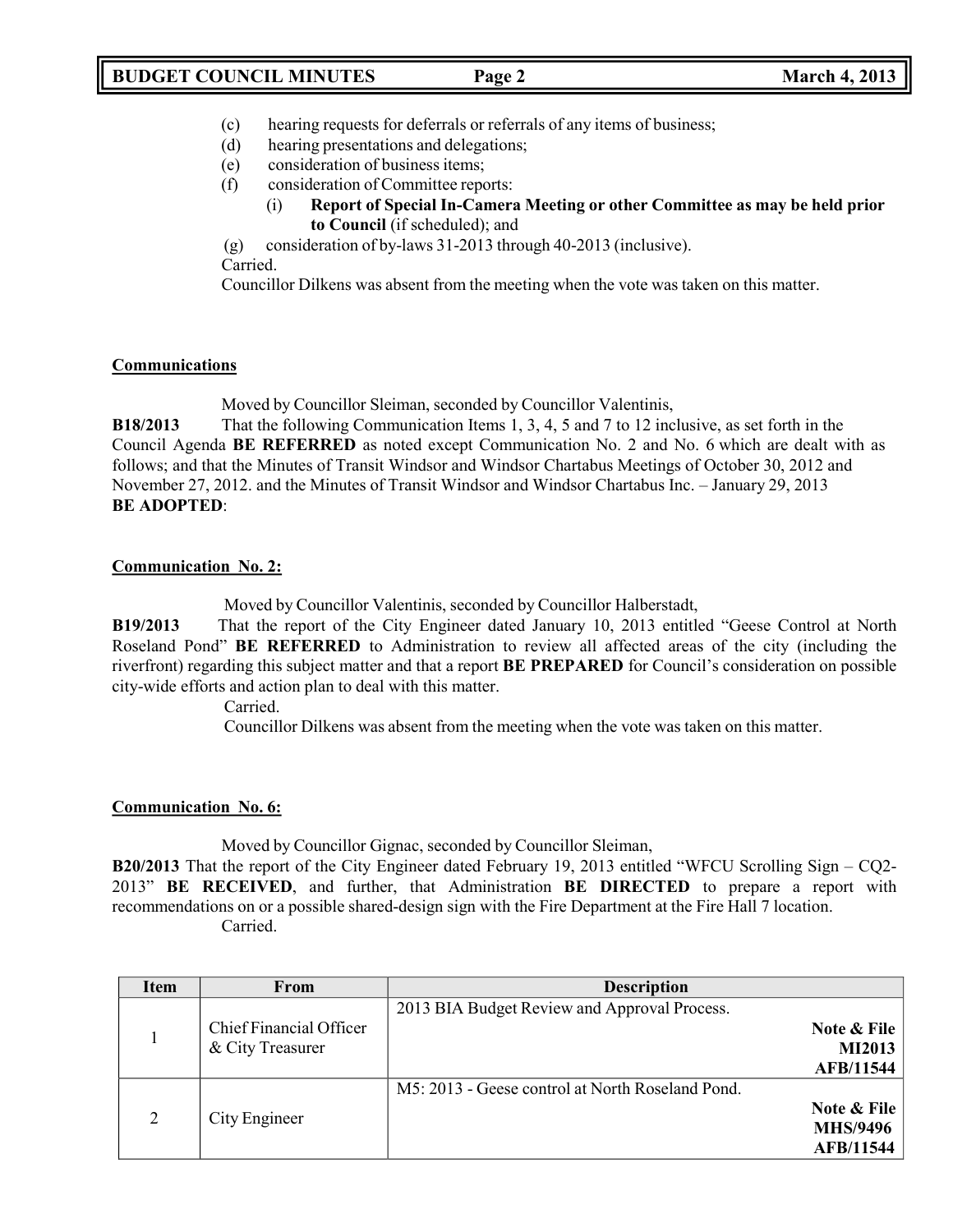# **BUDGET COUNCIL MINUTES Page 3 March 4, 2013**

| $\overline{3}$ | Community<br>Development & Health<br>Commissioner                          | Update: Long Term Affordable Housing Strategy Phase 1: Community<br>Homelessness Prevention Initiative (CHPI) and Changes to the<br>Community Start Up and Maintenance Benefit (CSUMB) and<br>Discretionary Benefits.<br>Note & File<br>GH/6905<br><b>AFB/11544</b> |
|----------------|----------------------------------------------------------------------------|---------------------------------------------------------------------------------------------------------------------------------------------------------------------------------------------------------------------------------------------------------------------|
| $\overline{4}$ | Windsor-Essex Active<br><b>Retirement Community</b><br>Initiative (WEARCI) | WEARCI 2013 Funding Request.<br><b>COUNCIL DIRECTION REQUESTED</b><br>APR/10339<br>AFB/11544                                                                                                                                                                        |
| 5              | City Clerk                                                                 | Cost Containment Strategy, Budget 2013.<br>Note & File<br>AFB/11544                                                                                                                                                                                                 |
| 6              | City Engineer                                                              | WFCU Scrolling Sign $-CQ2-2013$ .<br>Note & File<br><b>SR/8880</b><br><b>AFB/11544</b>                                                                                                                                                                              |
| $\tau$         | City Clerk                                                                 | Non Union Job Evaluation review status and Non Union Pay Equity<br>Update, inclusive of the 2009/2010 Reorganization and Re-alignment.<br>Note & File<br>AS2013<br><b>AFB/11544</b>                                                                                 |
| 8              | City Engineer                                                              | Response to CQ25-2012.<br>Note & File<br><b>SW2013</b><br>AFB/11544                                                                                                                                                                                                 |
| 9              | City Engineer                                                              | Response to CQ4-2013 (Sewer & Road Rehabilitation for the 2700 block<br>of Buckingham Drive).<br>Note & File<br><b>SW2013</b><br><b>AFB/11544</b>                                                                                                                   |
| 10             | City Engineer                                                              | Marina - Caron Avenue to Church Street.<br>Note & File<br><b>SR/11125</b><br><b>AFB/11544</b>                                                                                                                                                                       |
| 11             | <b>Transit Windsor Board</b><br>of Directors                               | Minutes of Transit Windsor and Windsor Chartabus Meetings of October<br>30, 2012 and November 27, 2012.<br><b>TO BE ADOPTED</b><br><b>MT2012</b><br><b>AFB/11544</b>                                                                                                |
| 12             | <b>Transit Windsor</b><br>$Cconst$ ad                                      | Minutes of Transit Windsor and Windsor Chartabus Inc. - January 29,<br>2013<br><b>TO BE ADOPTED</b><br><b>MT2013</b><br><b>AFB/11544</b>                                                                                                                            |

Carried.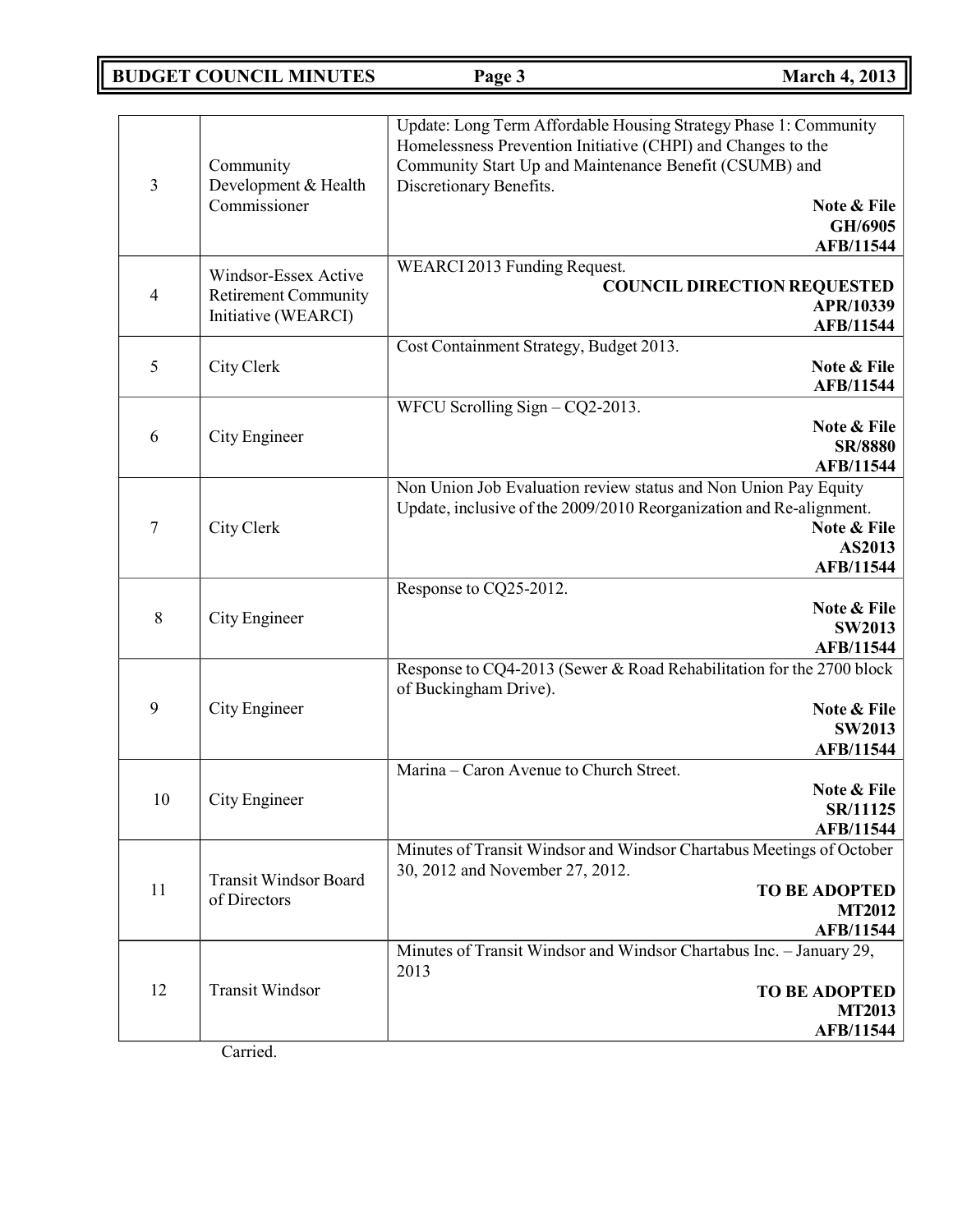## **Consent Agenda**

Moved by Councillor Dilkens, seconded by Councillor Gignac,

That the following Consent Agenda and the recommendations contained in the administrative reports **BE APPROVED** as amended:

Item 2 Agreement with Auxilium Group

## **Consent Committee Reports**

| <b>Environment, Transportation and Public Safety Standing Committee</b> |                |                                                                                                     |
|-------------------------------------------------------------------------|----------------|-----------------------------------------------------------------------------------------------------|
| No.                                                                     |                | <b>Description</b>                                                                                  |
|                                                                         | Report No. 106 | Report No. 67 of the Windsor Essex County Environment Committee regarding<br><b>Transit Windsor</b> |

Carried.

## **Deferrals and/or Referrals and Withdrawals**

Moved by Councillor Jones, seconded by Councillor Sleiman,

**B21/2013** That the following CR130/2012 adopted by Council on June 18, 2012 **BE DEFERRED** to allow for Administration to prepare a report to Council regarding the Parks Master Plan:

## CR130/2012

I) That Council **DIRECT** Administration to begin the public process of surplus parkland disposition as identified in the attached report and that in 2012, Long Park and Tilston Park South dispositions **BE UNDERTAKEN**; and

II) That Administration **REPORT BACK** on the disposition of each surplus park after the public meeting process and plans for the disposed parkland; and

III) That City Council allow funds from the sale of surplus parkland to **BE ALLOCATED** also to the removal and installation of playground equipment and the necessary policies **BE AMENDED** to reflect this.

Carried. Councillors Dilkens and Gignac voting nay

Report Number **15908 SR2012 AFB/11050 8**

## **Presentations & Delegations:**

## **PRESENTATION:**

**2013 Operating and Capital Budgets**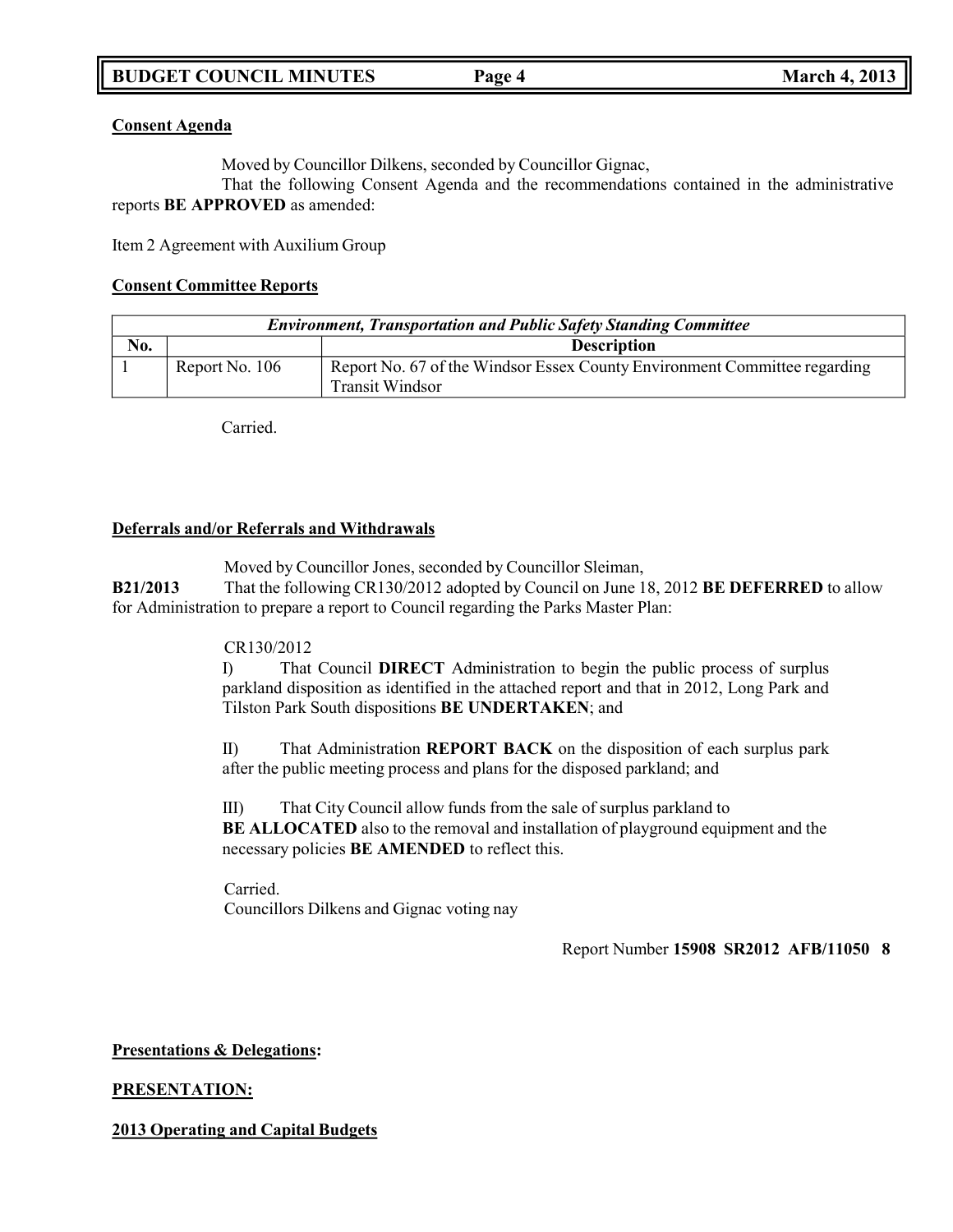## **BUDGET COUNCIL MINUTES Page 5 March 4, 2013**

## **Onorio Colucci, Chief Financial Officer/City Treasurer**

Onorio Colucci, Chief Financial Officer/City Treasurer appears before Council to provide Members of Council with a brief presentation on the 2013 Operating & Capital Budgets outlining: 2013 Operating Budget Process, 2013 Gross Operating Budget by Major Types of Expenditures, How Will We Fund the Total Expenditures?, Total Property Tax Levy Decreases, Summary of 2013 Major Tax Levy Factors, What is the 2013 Municipal Tax Levy Being Spent On?, Levels of Council Discretion, Capital Budget, Sewer Surcharge, How Will Tax Payers Be Impacted by the 2013 Budget?, Change in total Tax Levy, How Have We Been Doing Lately Compared to Peer Municipalities?, Cumulative Tax Savings, Ontario Municipalities-Reserves as a Percent of Tax Revenues, and Long Term Debt Summary.

### **DELEGATIONS**

### **Skunk Control Program**

### **Melanie Coulter, Windsor Essex Humane Society**

Melanie Coulter, Windsor Essex Humane Society, appears before Council to provide comment on the proposed skunk control program, emphasizing the importance of an effective educational program, and that it is implemented as Humane as possible.

### **Ted Foreman, owner of Bob Animal Removal**

Ted Foreman, owner of Bob Animal Removal, appears before Council to provide comment regarding the proposed skunk control program, stating that it is important to keep costs as low as possible, and offers his services at a cost of \$62,400. per year.

## **Mike Mastromattei, resident**

Mike Mastromattei, resident, appears before Council to provide his observations regarding the five options available to Council for a skunk control program, suggesting that there are merit to all five options, and concludes by supporting the option to partner with the Humane Society, but there are some limitations to this.

## **Shane Pearson, All Things Wild Animal Removal & Wildlife Control**

Shane Pearson, All Things Wild Animal Removal & Wildlife Control, appears before Council to provide comment regarding the proposed skunk control program, suggesting that education and prevention are key factors for a viable, long-term solution.

#### Moved by Councillor Dilkens, seconded by Councillor Sleiman,

I. THAT the CAO and City Clerk **BE AUTHORIZED** to sign an agreement with Windsor Essex Humane Society for a joint skunk control program, for a period of one year with a total program cost not to exceed \$112,420, through funding of \$80,000 recommended in the 2013 operating budget and \$32,420 carried forward from the unspent 2012 allocation.

The above includes training for existing Environmental Services staff to assess skunk issues so as to refer those that qualify to the Essex Windsor Humane Society and provide education to residents. A part-time temporary staff clerk will be needed for approximately 8 months to resource and process requests for service and follow up.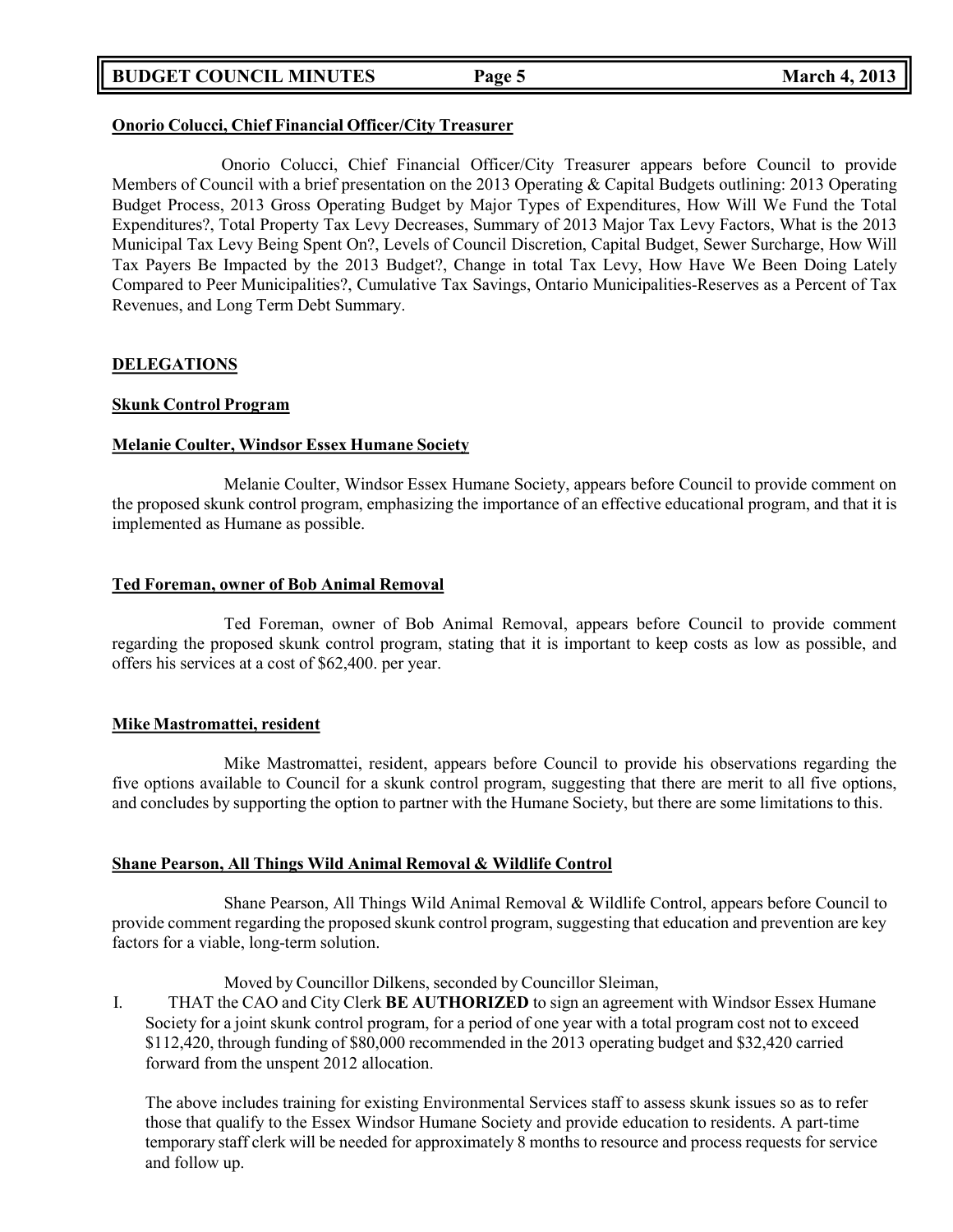# **BUDGET COUNCIL MINUTES Page 6 March 4, 2013**

II. THAT Administration **BE DIRECTED** to report back in 2014 on the results of the program.

and further, that By-law 2-2006 **BE AMENDED**, to require residents to store garbage in hard-sided containers, but that this not be implemented or enforced for a one year period, in order to allow adequate further notice for this requirement.

The motion is **put** and is **lost**.

At the request of Mayor Francis a **recorded vote** is taken:

## **RESULTS OF RECORDED VOTE:**

| In Favour | Councillors Dilkens, Halberstadt, Marra, Sleiman and Valentinis        |
|-----------|------------------------------------------------------------------------|
| Opposed   | Councillors Jones, Gignac, Hatfield, Payne. Maghnieh and Mayor Francis |
| Abstain   | $\mathbb{N}$ one                                                       |
| Absent    | $\mathbb{N}$ one                                                       |

### Report Number **16394 MHS/9496 AFB/11544 11**

(For final disposition of this matter, see Clause **B11/2013** in Schedule "A" attached hereto.)

### **Update on Physician Recruitment Initiatives**

#### **Gerry Cooper, Associate Dean, Schulich School of Medicine & Dentistry**

Gerry Cooper, Associate Dean, Schulich School of Medicine & Dentistry, appears before Council to request that for maximum Physician Recruitment efforts, that Council allocate \$40,000. annually to provide first rate accommodations for visiting physicians with families.

## **Dr. Dale Ziter**

Dr. Dale Ziter, appears before Council and is available for questions with regard to physician recruitment initiatives.

8

(For final disposition of this matter, see Clause **B8/2013** in Schedule "A" attached hereto.)

## **2013 5-Year Capital Plan**

## **David Hanna, resident of Ward 1**

David Hanna, resident of Ward 1, appears before Council to speak in support of the 2013-5 year Capital Plan, suggesting that further incentives for greening and solar initiatives is a key element, and concludes by stating that community engagement is a must.

(For final disposition of this matter, see Clause **B5/2013** in Schedule "A" attached hereto.)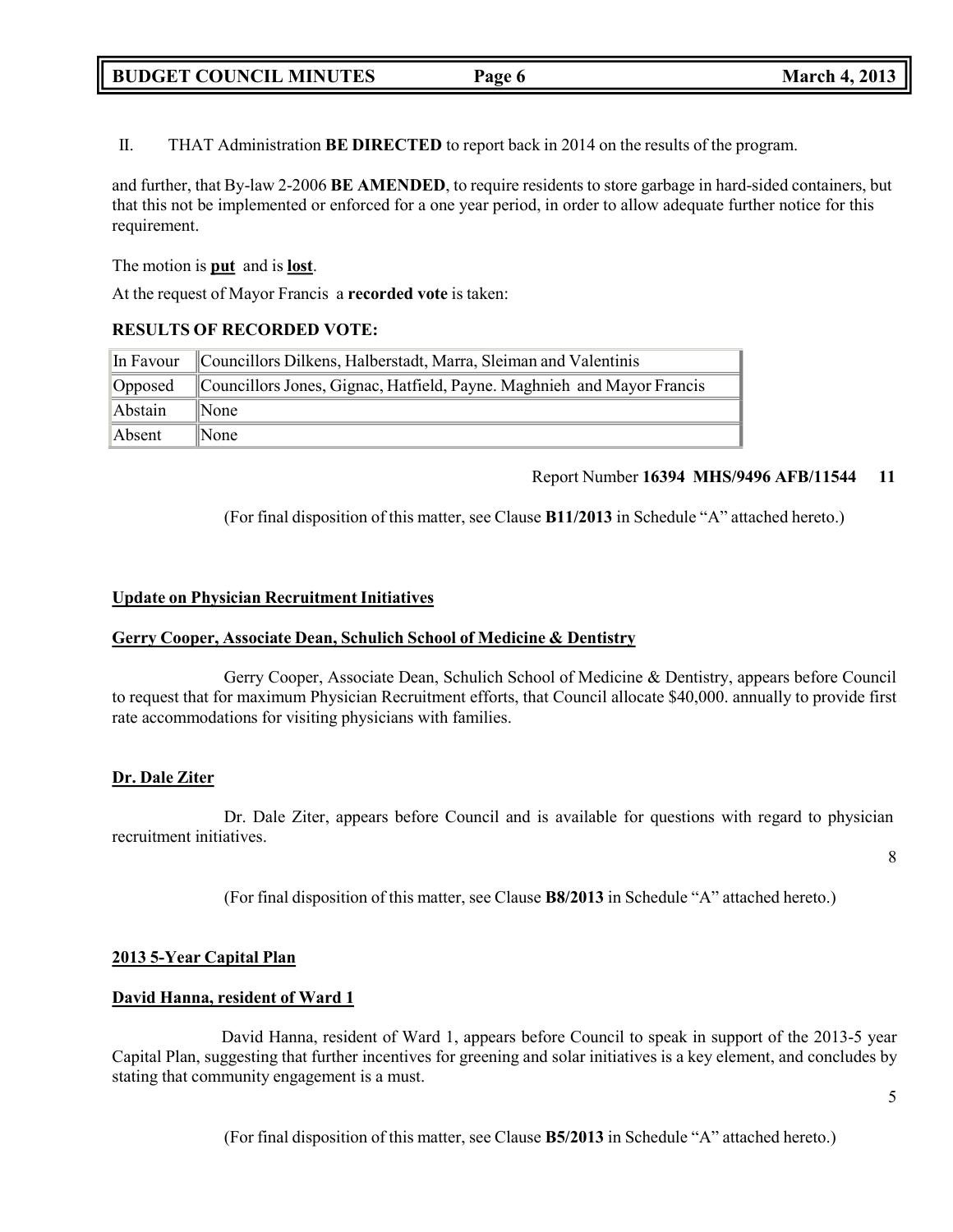## **BUDGET COUNCIL MINUTES Page 7 March 4, 2013**

## **2013 Operating & Capital Budgets**

## **Jeff Flacks, President of Board, Downtown Windsor Business Accelerator**

Jeff Flacks, President of Board, Downtown Windsor Business Accelerator, appears before Council to provide a brief overview of the Accelerator program and concludes by requesting funding totalling \$250,000 per year which would allow for the hiring of 2 additional staff, 5 open offices per year for new tenants (businesses programming and curriculum development, marketing and advertising and facility enhancements).

## **Christopher Pressey, Tenant of the Downtown Windsor Business Accelerator**

Christopher Pressey, Tenant of the Downtown Windsor Business Accelerator, appears before Council to provide details regarding the Accelerator program and concludes by outlining the benefits, and thus the need for an allocation of \$250,000. per year from the City.

## **Amy Osman, Tenant of the Downtown Windsor Business Accelerator**

Amy Osman, Tenant of the Downtown Windsor Business Accelerator, appears before Council to provide details regarding the Accelerator program and concludes by outlining the benefits, and thus the need for an allocation of \$250,000. per year from the City.

Moved by Councillor Gignac, Seconded by Councillor Sleiman, **B22/2013** That the presentation and request by Jim Flacks, President of Board for the Downtown Windsor Business Accelerator **BE RECEIVED** for information. Carried.

## **Carl Digiacomo, Verdese Consulting Firm (re Erie St. BIA); and Rick Spencer, R.C. Spencer & Associates**

Carl Digiacomo, Verdese Consulting Firm (re Erie St. BIA); and Rick Spencer, R.C. Spencer & Associates appear before Council to request funding totaling \$67,800 in order to complete the Streetscaping on Erie Street, \$317,800. (\$250,000. for sidewalk repairs already constructed + \$67,800. this year for lights) and concludes by stating that the sewer replacement and watermains can be the final stage of the project.

Moved by Councillor Halberstadt, seconded by Councillor Valentinis,

**B23-2013** That the request by the Erie Street BIA to complete the streetscaping portion of Erie Street **BE RECEIVED**, and that \$67,800. **BE ALLOCATED** from the Ward 4, Ward funds for lighting, to be used along with the previously approved and allocated \$250,000. for sidewalks.

Carried.

Councillor Sleiman was absent from the meeting when the vote was taken on this matter.

Mayor Francis leaves the meeting at 5:31 o'clock p.m. and Councillor Hatfield assumes the Chair.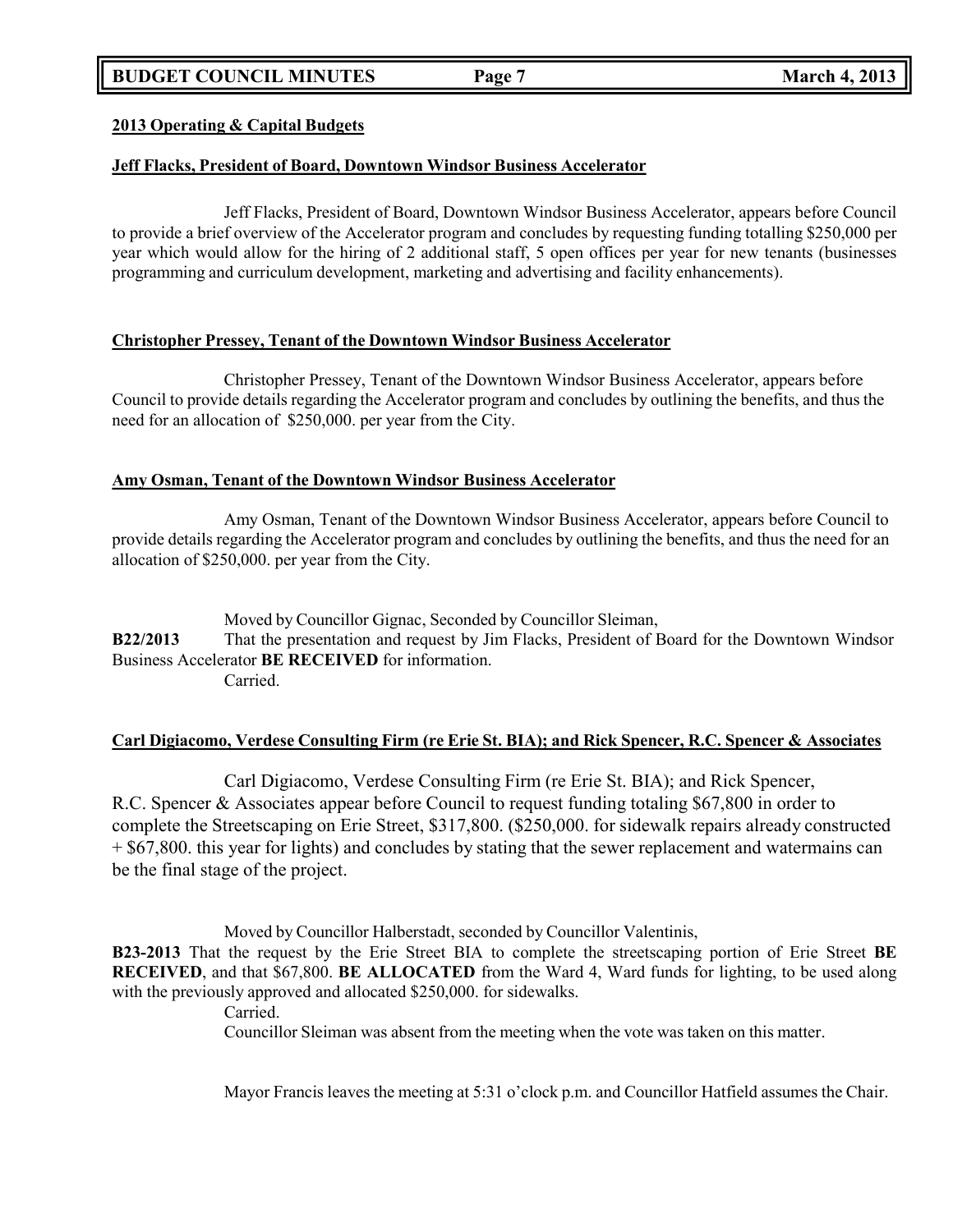## **Edy Haddad, resident**

Edy Haddad, resident, appears before Council to offer suggestions for the 2013 budget, stating that there is an urgent need to revitalize the downtown core, as well as the riverfront, and concludes by recommending the elimination of all patio fees and a new light rail system.

## **Marion Overholt, Executive Director, Legal Assistance of Windsor**

Marion Overholt, Executive Director, Legal Assistance of Windsor, appears before Council to provide possible options with respect to the Community Start Up Benefit (CSUB), and concludes by urging Council to petition the Province to reinstate the Community Start Up Benefit.

## **Adam Vasey, representing Community Start Up Working Group**

Adam Vasey, representing Community Start Up Working Group, appears before Council outlining the work that was completed with the working group and administration to develop possible solutions, and concludes by urging Council to take all possible steps necessary to ensure that our most vulnerable in the community are assisted.

Mayor Francis returns to the meeting at 5:47 o'clock p.m. and Councillor Hatfield returns to his seat at the Council table.

Moved by Councillor Gignac, seconded by Councillor Sleiman,

**B24/2013** That the presentation by Marion Overholt, Executive Director , Legal Assistance of Windsor and Adam Vasey, representing the Community Start Up Working Group concerning the Community Start Up Benefit (CSUB) **BE RECEIVED** for information.

Carried.

Councillors Halberstadt, Hatfield, Jones and Marra voting nay.

Council recesses at 6:03 o'clock p.m.

Council reconvenes at 6:22 o'clock p.m.

## **Anne Ryan, Executive Director IRIS House**

Anne Ryan, Executive Director IRIS House, appears before Council to thank Council and administration for maintaining the Domiciliary Hostel Funding, and concludes by stating that the per dieum amount does not cover the cost per resident.

## **Armand Rock, resident of Ward 4**

Armand Rock, resident of Ward 4, appears before Council to express concerns regarding the condition of the roads in Ward 4, and concludes by urging Council to invest in repairing these surfaces.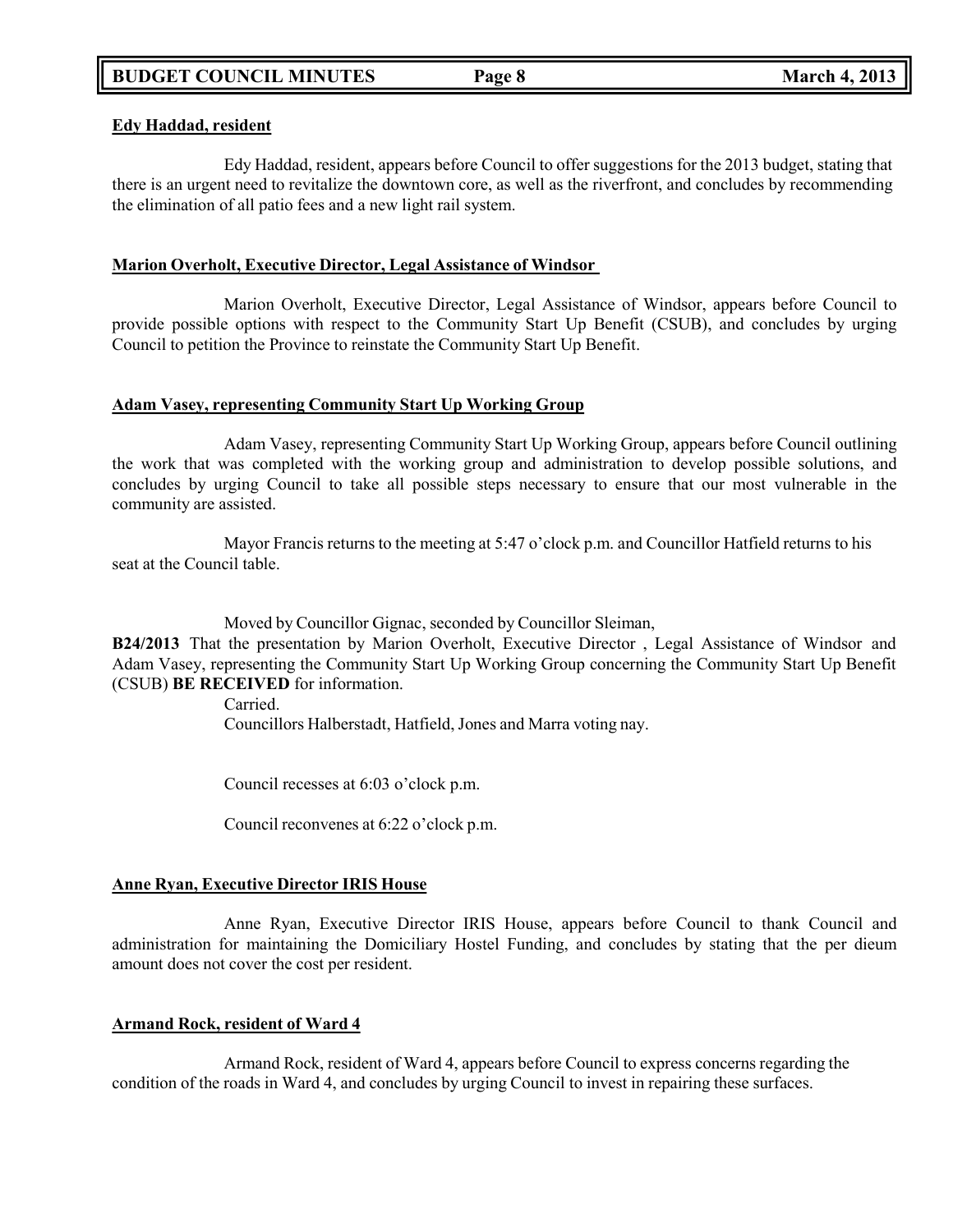## **BUDGET COUNCIL MINUTES Page 9 March 4, 2013**

#### **Michelle Lechien, Executive Director, Arts Council Windsor & Region; and Jennifer Escott, President**

Michelle Lechien, Executive Director, Arts Council Windsor & Region; and Jennifer Escott, President, appear before Council to provide an overview of the Council stressing the importance of the arts for quality of living and economic, and concludes by applauding the existing funding model by Council for the arts.

#### **Christine Burchnall, Artcite Inc.**

Christine Burchnall, Artcite Inc., appears before Council expressing the importance of funding the cultural agencies within the City of Windsor, and concludes by stating that the funding that Artcite receives will fund the summer workshops.

#### **Mary Jane Renaud, resident**

Mary Jane Renaud, resident, appears before Council to express concerns regarding the condition of the roads throughout the City of Windsor, and concludes by urging Council to invest in repairing the roads throughout the City, and that more patching is not sufficient.

## **Frank Butler, Dean Clevett & Bernie Drouillard, Windsor Essex County Environment Committee (WECEC) Transportation Sub-Committee**

Frank Butler, Dean Clevett & Bernie Drouillard, Windsor Essex County Environment Committee (WECEC) Transportation Sub-Committee, appear before Council to request that the Transit Windsor budget not be reduced.

## **Frank Duralia, resident (Transit Windsor budget); Larry Duffield, Chair, Windsor Seniors Advisory Committee; and Trevor Fairlie, Transit rep for Mayor's Youth Advisory Committee**

Frank Duralia, resident (Transit Windsor budget); Larry Duffield, Chair, Windsor Seniors Advisory Committe**e**; and Trevor Fairlie, Transit rep for Mayor's Youth Advisory Committee, appear before Council to request that there should not be any reductions to the Transit Windsor budget, and instead there should be investment in such initiatives as AVL Technology.

#### **Richard Wyma, General Manager, Essex Region Conservation Authority (ERCA)**

Richard Wyma, General Manager, Essex Region Conservation Authority (ERCA), appears before Council to provide a brief overview of some of the initiatives ERCA is undertaking as well as budgetary pressures, and concludes by requesting a budget of \$1,457,004. or \$20,086. more than recommended.

Mayor Francis leaves the meeting at 6:55 o'clock p.m. and Councillor Dilkens assumes the Chair.

Mayor Francis returns to the meeting at 7:00 o'clock p.m. and Councillor Dilkens returns to his seat at the Council table.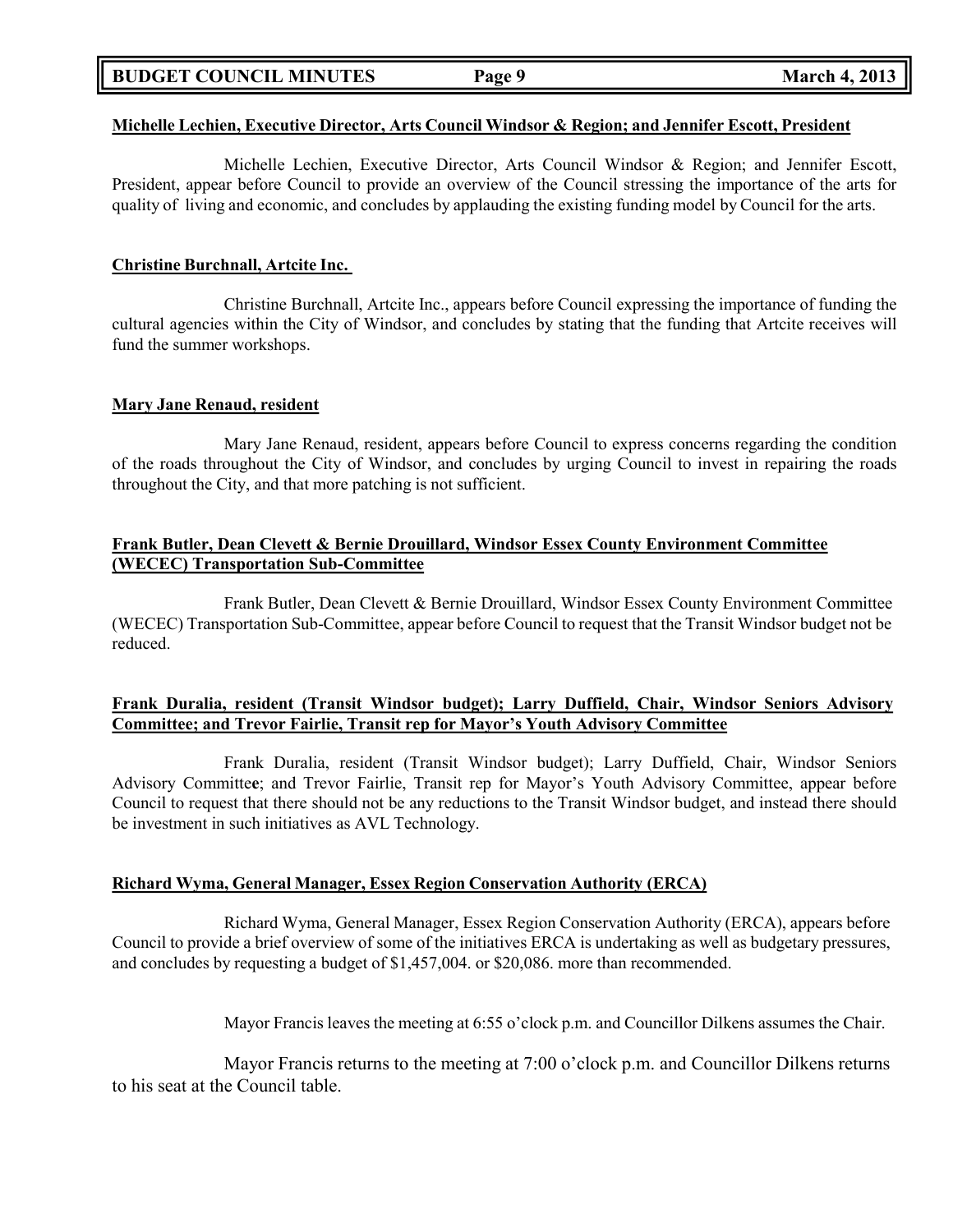### **Robert Patyk, resident**

Robert Patyk, resident, appears before Council to provide an overview of the company he owns called International Institute of Investing Inc, and concludes by requesting a onetime grant to assist with the costs associated with the marketing of Windsor throughout the country, anywhere from between \$3,500. and \$65,500.

## **2013 Operating Budget**

Moved by Councillor Hatfield, seconded by Councillor Sleiman,

That Administration **BE DIRECTED** to amend the criteria for snow removal that currently states that at bus stops and ramps snow removal begins after 6 inches of snow and lowering the criteria to 4 inches of snow.

The motion is **put** and is **lost.** Aye votes: Councillors Hatfield, Sleiman, Marra, and Halberstadt Nay Votes: Councillors Dilkens, Gignac, Jones, Valentinis, Payne, and Maghnieh

√ Moved by Councillor Halberstadt, seconded by Councillor Jones, **B25/2013** That the service elimination of the Rodent Extermination Program as outlined in Line Item 142 of the 2013 Operating Budget Summary of Issues in the amount of \$42,500 **BE APPROVED** and that this program **BE FUNDED** within the one-time funding allotted in B11/2013. Carried.√

### **Regular Business Items (for final disposition of these matters see Schedule "A" attached)**

- Item 1 Shared Legal Services
- Item 3 Funding for Lifeguarding Sandpoint Beach
- Item 4 Downtown Traffic Impact Study
- Item 6 2013 Sewer Surcharge Budget
- Item 7 Emergency Planning Officer Position
- Item 9 Elected Officials Remuneration Issues
- Item 10 Inland Water and Ice Rescue

Mayor Francis and Councillor Hatfield leave the meeting at 8:35 o'clock p.m.

Mayor Francis and Councillor Hatfield return to the meeting at 8:38 o'clock p.m.

Moved by Councillor Dilkens, seconded by Councillor Maghnieh, That the report of the Fire Chief dated January 22, 2013 entitled "Inland Water & Ice Rescue"

#### **BE DEFERRED**.

The motion is **put** and is **lost**.

Aye Votes: Councillors Dilkens and Maghnieh

Nay Votes: Councillors Jones, Halberstadt, Valentinis, Marra, Gignac. Hatfield. Payne and Sleiman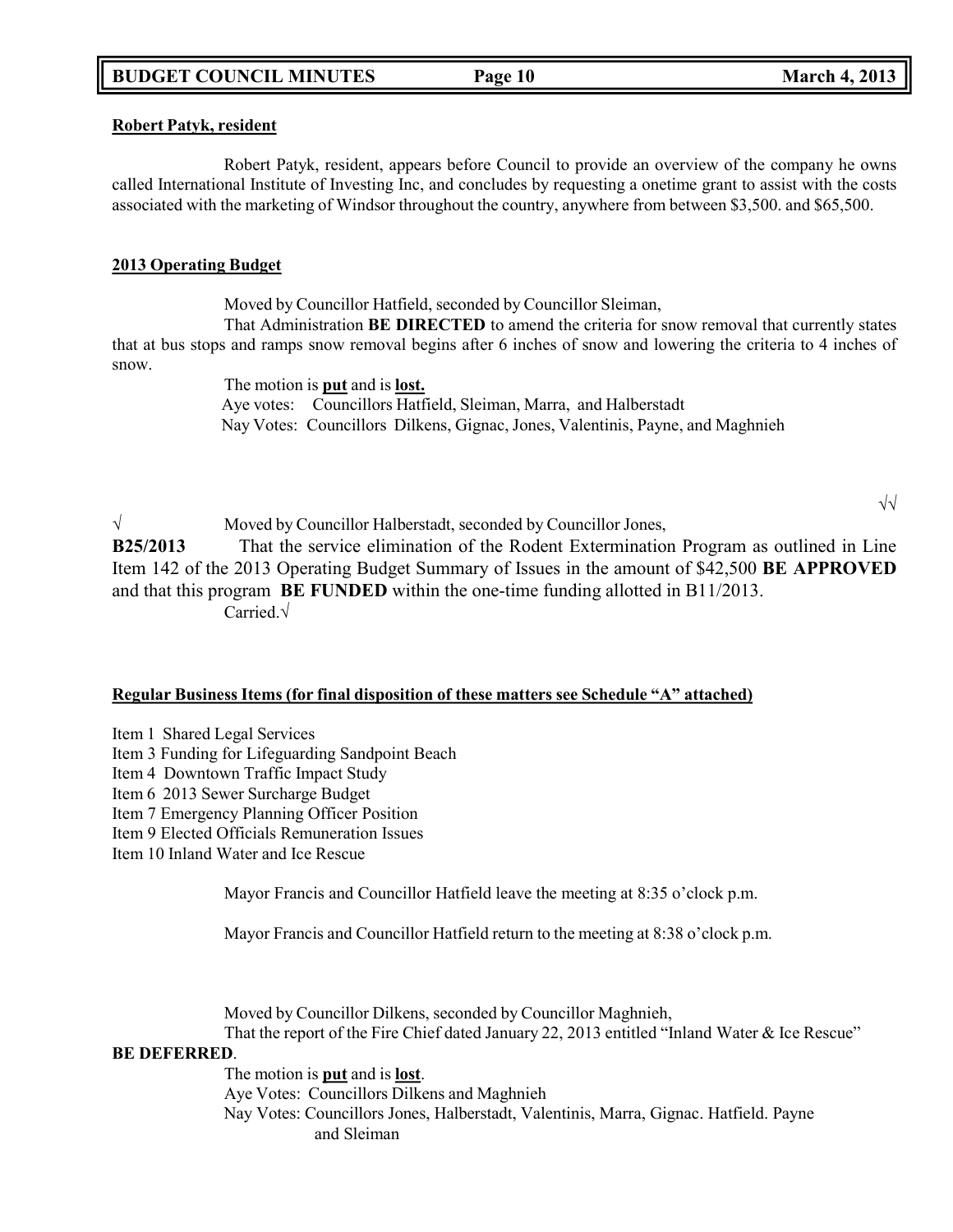Moved by Councillor Jones, seconded by Councillor Marra,

That City Council **APPROVE** the enhancement of Inland Water and Ice Rescue Services at Windsor Fire & Rescue, that will allow staff to be trained and equipped to enter onto bodies of water, year round to perform rescue, at an annual cost of \$20,000 to **BE FUNDED** as part of the 2013 Operating Budget; and THAT the additional one-time costs for the training of staff, development of operating procedures, and purchase of all necessary equipment, to a maximum of \$30,000, **BE FUNDED** from the Budget Stabilization Reserve (BSR).

The motion is **put** and is **lost**.

At the request of Councillor Dilkens a **recorded vote** is taken:

## **RESULTS OF RECORDED VOTE:**

|         | In Favour Councillors Jones, Marra, Hatfield and Maghnieh                                      |
|---------|------------------------------------------------------------------------------------------------|
|         | Opposed Councillors Gignac, Sleiman, Halberstadt, Payne, Valentinis, Dilkens and Mayor Francis |
| Abstain | $\mathbb{N}$ one                                                                               |
| Absent  | $\mathbb{N}$ one                                                                               |

Item 12 Windsor International Airport-2013 Community Infrastructure Improvement Fund Agreement for Windsor International Airport Terminal Improvements

Item 13 Drouillard Underpass – Green City Clean Streets Improvements

Item 14 Special Events Hosting for 2013-2014

Item 15 Transit Windsor 2013 Fare Increase

Item 16 2013 Capital Budget – Transit Windsor, Automatic Vehicle Location (AVL) System

Item 17 Infrastructure Stimulus Funding Expiry Date Extension

## **PRESENTATION**

## **Enhanced Capital Plan 2013**

Mayor Francis provides administration and Members of Council with the "Enhanced Capital Plan for 2013-2017" outlining: Goal, Balanced Approach, How We Have Been Doing Lately Compared to Peer Municipalities, Gross Debt Projection (in \$ millions), Long Term Debt Summary (in \$millions), Ontario Municipalities, Reserves as a % of Tax Revenues, City of Windsor Reserves, Capital Plan, 5 Year Plan Comparisons, Debt Reduction Levy 2004, Major Projects Funded Through Debt Reduction Levy, Debt Reduction Plan Funded Stimulus Plan-2009, and Enhanced Capital For 2013 Budget which includes roads, trails, sidewalks, bikes, transportation, economic development and corporate requirements.

Moved by Councillor Sleiman, seconded by Councillor Jones,

**B26/2013** That a placeholder in the amount of \$ 64.3 million **BE CONSIDERED** in the

2013 Capital Budget pending detailed reports from Administration to **BE ALLOCATED** as follows:

| <b>Roads</b> | Riverside Vista                                    | \$5.3 million   |
|--------------|----------------------------------------------------|-----------------|
|              | Tecumseh Road East (Drouillard-Rivard) & Wyandotte | \$4.4 million   |
|              | Street (Lincoln –Bruce)                            |                 |
|              | Ward Road Rehab                                    | $$10.3$ million |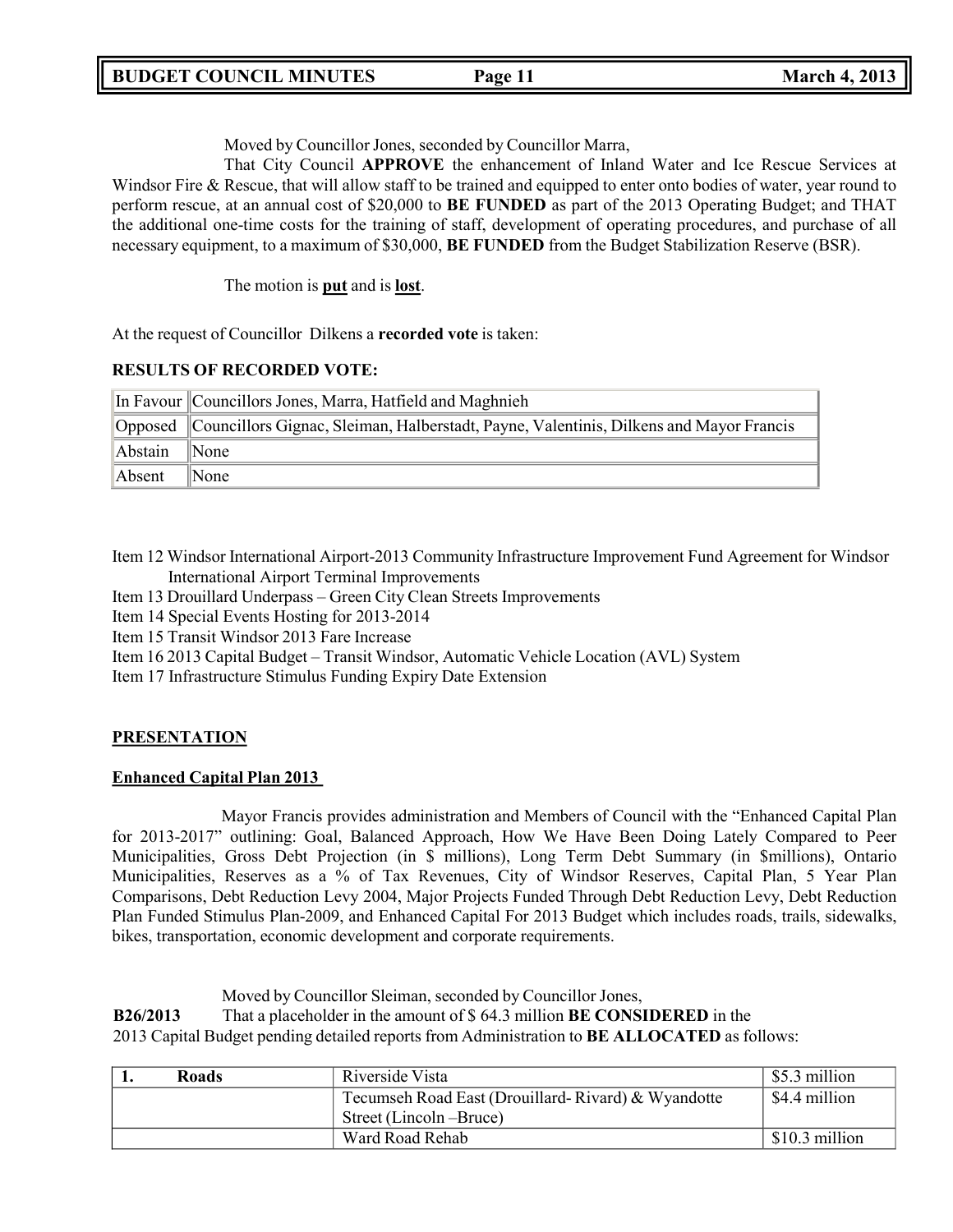| 2.               | <b>Trails</b>         | <b>Riverfront Trail</b>                       | \$1.4 million |
|------------------|-----------------------|-----------------------------------------------|---------------|
|                  |                       | Cabana Road                                   | \$1.8 million |
|                  |                       | Norfolk                                       | \$33,000      |
|                  |                       | Sidewalks                                     | \$1.0 million |
|                  |                       |                                               |               |
| 3.               | <b>Transportation</b> | Automatic Vehicle Location                    | \$1.7 million |
|                  |                       | <b>Fleet Maintenance</b>                      | \$400,000     |
|                  |                       | 1 time service improvements                   | \$300,000     |
|                  |                       | Central Box                                   | \$300,000     |
|                  |                       | Video Detection                               | \$2 million   |
|                  |                       |                                               |               |
| $\overline{4}$ . | Corporate             | Payroll system                                | \$5.5 million |
|                  |                       | $\overline{\text{IT}}$                        | \$400,000     |
|                  |                       | New City Hall                                 | \$18 million  |
|                  |                       |                                               |               |
| 5.               | Economic              | Airport                                       | \$4 million   |
|                  | Development           |                                               |               |
|                  |                       | Sports Tourism (Indy, Swimming, Memorial Cup) | \$300,000     |
|                  |                       |                                               |               |
|                  |                       | <b>CARHA</b>                                  | \$750,000     |
|                  |                       | <b>FINA</b>                                   | \$3 million   |
|                  |                       |                                               |               |
| 6.               | Other                 | <b>Trees</b>                                  | \$500,000     |
|                  |                       | Lakeview                                      | \$300,000     |
|                  |                       | College                                       | \$500,000     |
|                  |                       | Oakwood                                       | \$850,000     |
|                  |                       | Splash Pads                                   | \$300,000     |
|                  |                       | Police                                        | \$1 million   |
|                  | Carried.              |                                               |               |

Carried.

(**Treasurers Note:** To be funded from the funding sources available in the 5-year capital plan, including surplus funds that may become available from completed projects and as a precommitment to the 2018 debt reduction funds if required).

Moved by Councillor Jones, seconded by Councillor Dilkens,

| <b>B27/2013</b> | That the 2013 recommended budget <b>BE AMENDED</b> to reinstate \$38,899.00 for Atkinson Pool |
|-----------------|-----------------------------------------------------------------------------------------------|
| $(2013-0420).$  |                                                                                               |

Carried.

|                 | Moved by Councillor Hatfield, seconded by Councillor Dilkens,                          |
|-----------------|----------------------------------------------------------------------------------------|
| <b>B28/2013</b> | That the 2013 recommended budget <b>BE AMENDED</b> to approve an increase of \$15,000. |
|                 | ta Tamiinn Windoon Facan Dalaa Island.                                                 |

# to Tourism Windsor Essex Pelee Island.

Carried.

Moved by Councillor Jones, seconded by Councillor Valentinis,

**B29/2013** That funding for Resolution B11/2013 regarding rodent control **BE CHARGED** on a one-time (2013-169) basis through the Budget Stabilization Reserve Fund. Carried.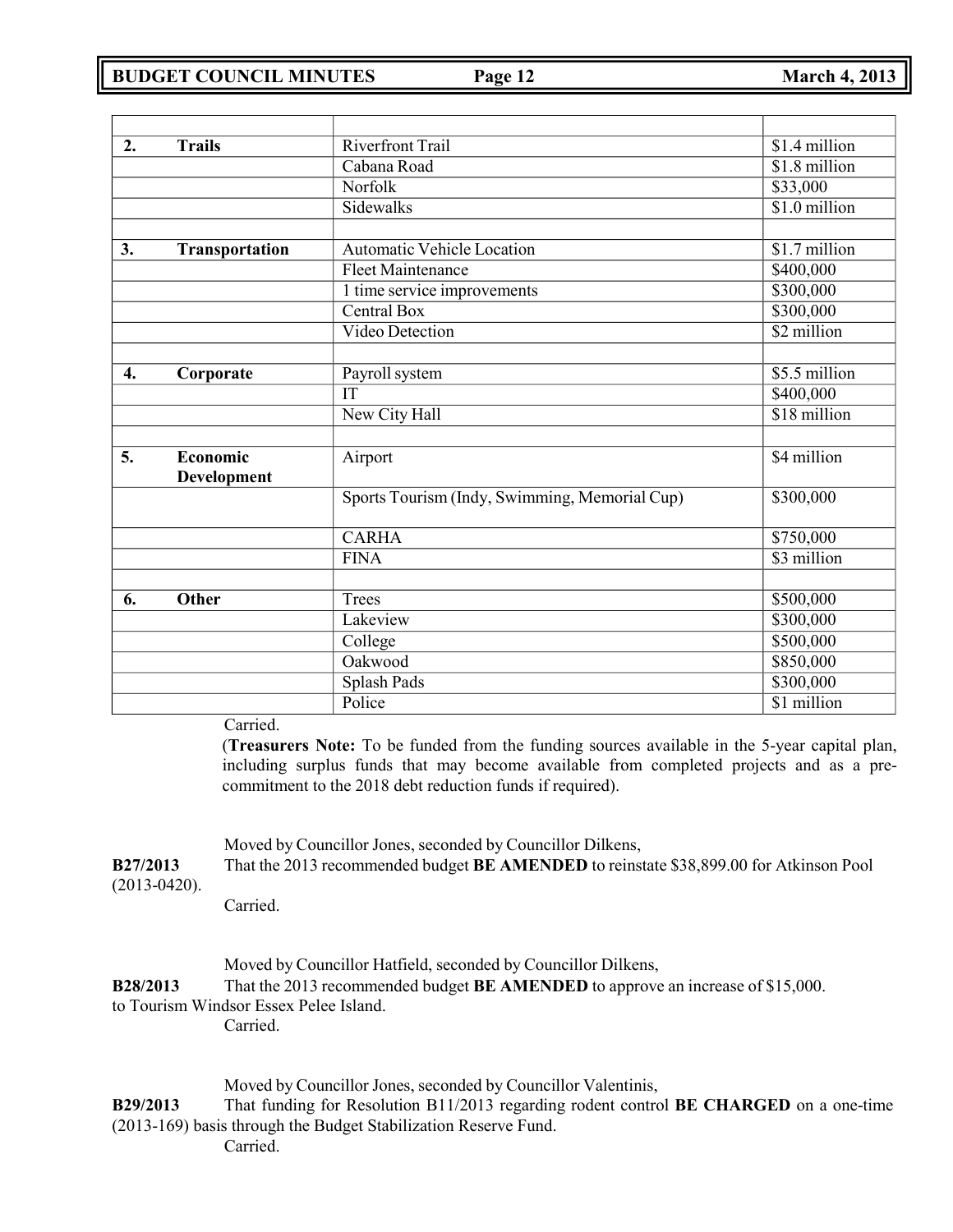| <b>BUDGET COUNCIL MINUTES</b> |  |
|-------------------------------|--|
|-------------------------------|--|

## Moved by Councillor Sleiman, seconded by Councillor Marra,

**B30/2013** That one-time funding in the amount of \$46,000.00 to **BE CHARGED** to the Budget Stabilization Reserve Fund **BE APPROVED** for the Children's Safety Village (Crime Prevention Program) to allow for a total of \$92,000. for 2013.

Carried.

√√ Moved by Councillor Sleiman, seconded by Councillor Valentinis,

## **B31/2013** That **APPROVAL BE GIVEN** to Handi-Transit for \$52,341. √\$38,616.√on a one-time basis to **BE CHARGED** to the Budget Stabilization Reserve Fund (BSR) to be sued √used√ towards their deficit. Carried.

Moved by Councillor Hatfield, seconded by Councillor Sleiman, **B32/2013** That \$1,457,004. in total **BE APPROVED** for Essex Region Conservation Authority (ERCA) for the 2013 Operating Budget as opposed to the original amount of \$1,436,918. Carried.

Moved by Councillor Marra, seconded by Councillor Hatfield, **B33/2013** That \$3,750. **BE APPROVED** on top of the carry forward of ward funds of \$82,000. as a pre-commitment to the 2014 budget for Ward 8 for the housing complex on Grandview which meets capital criteria.

Carried.

## **Consideration of Committee Reports**

Moved by Councillor Jones, seconded by Councillor Maghnieh, **B34/2013** That the **Report of the special In-camera** meeting held February 21, 2013, **BE ADOPTED** as presented. Carried.

ACO2013

## **By-laws**

Moved by Councillor Marra, seconded by Councillor Payne,

That the following By-laws No. 31-2013 through 40-2013 (inclusive), be introduced and read a first and second time:

| 31-2013 | "A BY-LAW TO FURTHER AMEND BY-LAW NUMBER 8600 CITED AS THE "CITY OF<br>WINDSOR ZONING BY-LAW""                                                                                                           |
|---------|----------------------------------------------------------------------------------------------------------------------------------------------------------------------------------------------------------|
| 32-2013 | "A BY-LAW TO FURTHER AMEND BY-LAW 9023 BEING A BY-LAW TO REGULATE<br>VEHICULAR PARKING WITHIN THE LIMITS OF THE CITY OF WINDSOR ON<br>MUNICIPAL STREETS, MUNICIPAL PARKING LOTS AND PRIVATE PROPERTIES", |
| 33-2013 | "A BY-LAW TO AUTHORIZE THE TEMPORARY BORROWING OF MONEY FOR<br>CURRENT EXPENDITURES FOR 2013"                                                                                                            |

## **BUDGET COUNCIL MINUTES Page 13 March 4, 2013**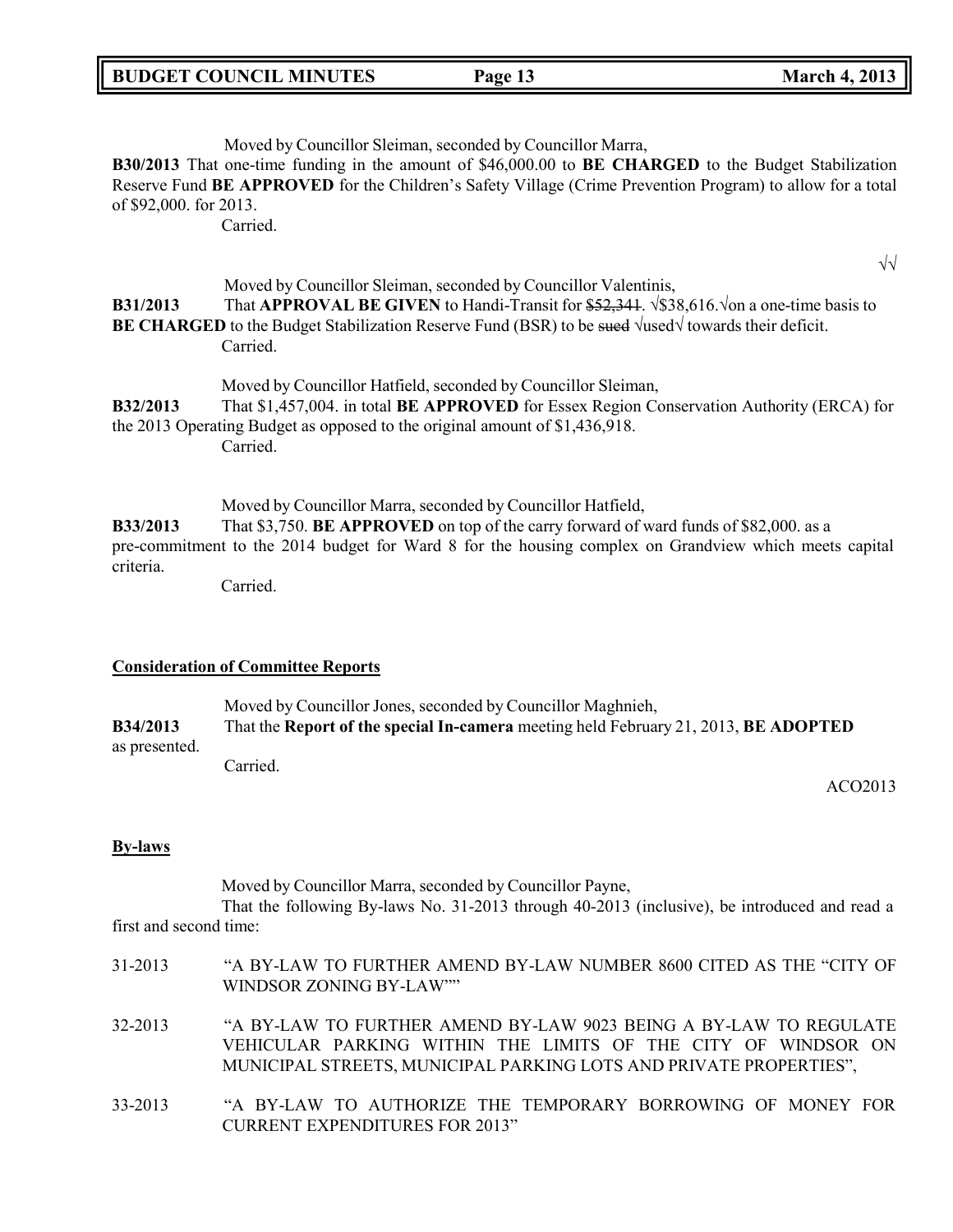## **BUDGET COUNCIL MINUTES Page 14 March 4, 2013**

- 34-2013 "A BY-LAW TO FUTHER AMEND BY-LAW NUMBER 6716, BEING A BY-LAW RESPECTING THE EMISSION OF SOUNDS"
- 35-2013 "A BY-LAW TO FURTHER AMEND BY-LAW NUMBER 8156 BEING A BY-LAW PROHIBITING, REGULATING AND RESTRICTING THE KEEPING OF ANIMALS WITHIN THE CITY OF WINDSOR OR DEFINED AREAS THEREOF"
- 36-2013 "A BY-LAW TO AMEND BY-LAW NUMBER 208-2008 BEING A BY-LAW TO DELEGATE TO ADMINISTRATION THE AUTHORITY TO PROCESS, MAKE DECISIONS ON, AND TO EXECUTE AGREEMENTS FOR CERTAIN MATTERS"
- 37-2013 "A BY-LAW TO ASSUME FOR SUBSEQUENT CLOSURE AND RETENTION FOR MUNICIPAL PURPOSED THE ONE-FOOT WIDE PORTION OF THE 26.2 METRE (66 FEET) SEYMOUR BOULEVARD RIGHT-OF-WAY BETWEEN WALKER ROAD AND TURNER ROAD, CITY OF WINDSOR"
- 38-2013 "A BY-LAW TO CLOSE AND STOP UP FOR MUNICPAL PURPOSES THE ONE-FOOT WIDE PORTION OF THE 26.2 METRE (66 FEET) SEYMOUR BOULEVARD RIGHT-OF-WAY BETWEEN WALKER ROAD AND TURNER ROAD, CITY OF WINDSOR"
- 39-2013 "A BY-LAW TO AUTHORIZE THE CORPORATION OF THE CITY OF WINDSOR TO ENTER INTO EXTENSION AGREEMENTS AND FOR THE CHIEF ADMINISTRATIVE OFFICER AND CLERK TO EXECUTE SUCH AGREEMENTS"
- 40-2013 "A BY-LAW TO CONFIRM THE PROCEEDINGS OF THE COUNCIL OF THE CORPORATION OF THE CITY OF WINDSOR AT ITS MEETING HELD ON THE FOURTH DAY OF MARCH, 2013"

Carried.

Moved by Councillor Sleiman, seconded by Councillor Valentinis,

That the Committee of the Whole does now rise and report to Council respecting the business items considered by the Committee:

- **1) Communication Items (as amended)**
- **2) Consent Agenda (as amended)**
- **3) Items Deferred**
- **Items Referred**
- **4) Consideration of the Balance of Business Items (see Schedule "A")**
- **5) Committee Reports (as presented)**
- **6) By-laws given first and second readings (as presented)**

Carried.

#### **Notices of Motion**

None presented.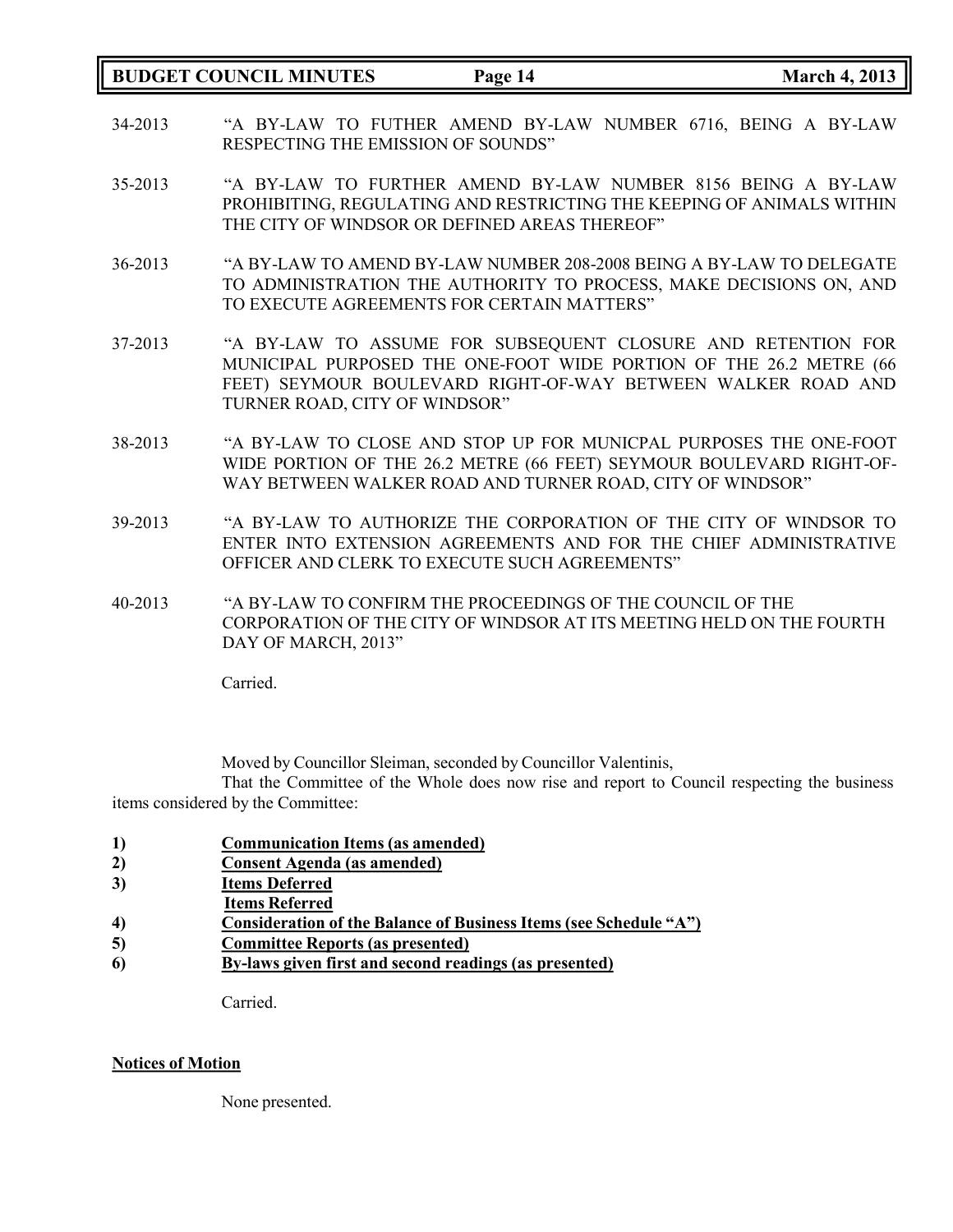#### **Third Reading of By-laws**

Moved by Councillor Dilkens, seconded by Councillor Gignac,

That the following By-laws No. 31-2013 through 40-2013 (inclusive), having been read a first and second time be now read a third time and finally passed and that the Mayor and Clerk **BE AUTHORIZED** to sign and seal the same notwithstanding any contrary provision of the Council.

Carried.

### **Petitions**

None presented.

### **Council Questions**

Moved by Councillor Jones, seconded by Councillor Maghnieh,

**B35/2013** That the following Council Question by Councillor Marra **BE APPROVED**, and that Administration **BE DIRECTED** to proceed with the necessary actions to respond to the Council Question in the form of a written report, consistent with Council's instructions, and in accordance with Section 17.1 of the Procedure By-law 98-2011:

## CQ8-2013

Asks Administration to prepare a report with regards to the further segregation of the proceeds from the sale of public parks. Our current policy requires that all proceeds be placed into the Parks Reserve Fund. I am suggesting an amendment to the policy that would require the ward specific proceeds to be earmarked for reinvestment within the same ward for any future park investments/projects.

Carried.

## **Adjournment**

Moved by Councillor Marra, seconded by Councillor Payne, That this Council meeting stand adjourned until the next regular meeting of Council or at the call

of the Mayor.

Carried.

Accordingly, the meeting is adjourned at 10:48 o'clock p.m.

**MAYOR**

SR2013

**CITY CLERK**

## **THIS IS A DRAFT COPY**

## **SUPERVISOR OF COUNCIL SERVICES/DEPUTY CITY CLERK**

## **DEPUTY CITY CLERK/SENIOR MANAGER OF COUNCIL SERVICES**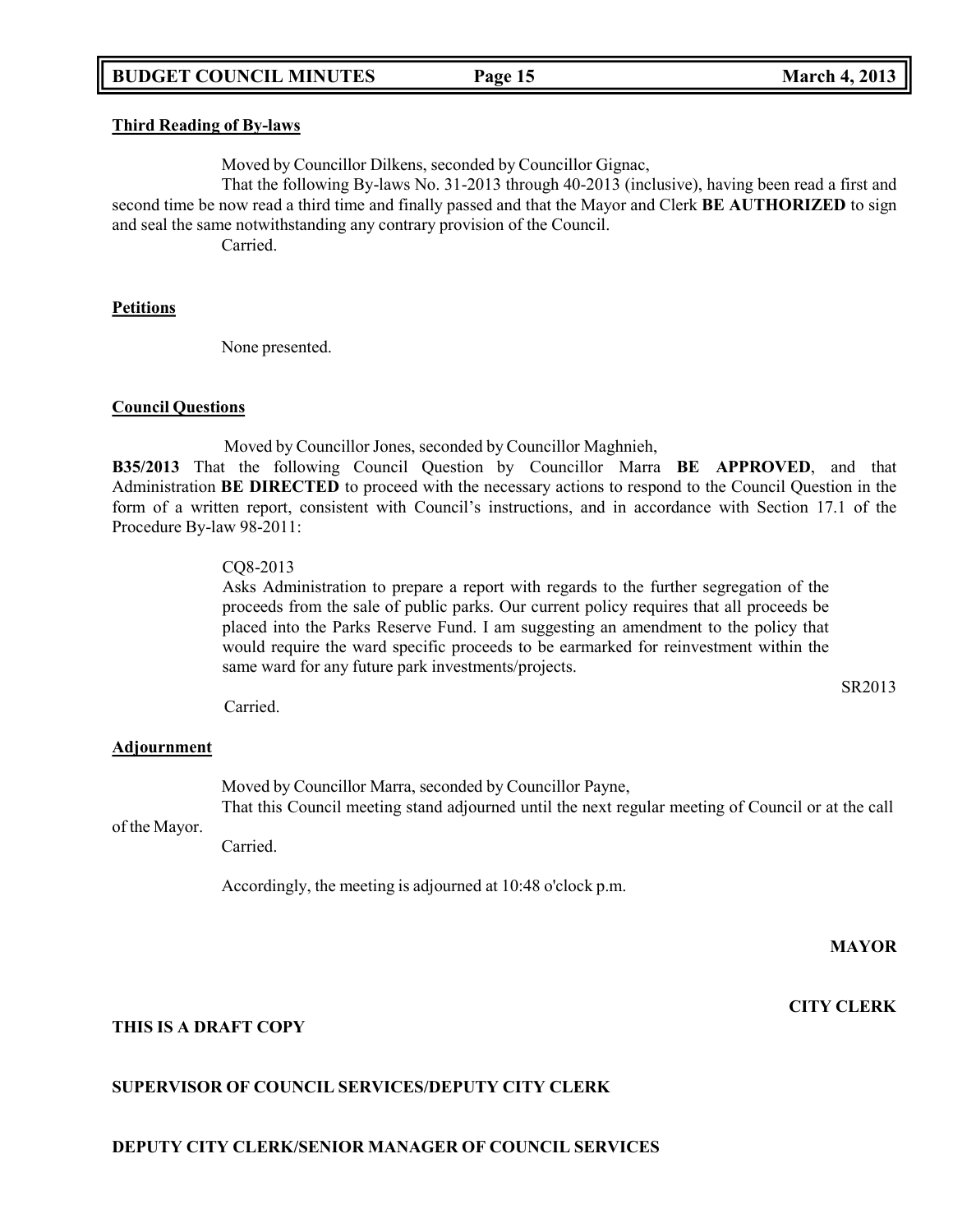Marra Dilkens

## B1/2013

THAT the report of the City Solicitor regarding shared legal services, dated February 15, 2013, attached hereto, **BE RECEIVED** for information and that the City Solicitor **BE AUTHORIZED** to recruit for the position of Legal Counsel and to hire the successful candidate as a temporary addition to the present legal complement subject to further consideration during budget 2014; and further,

THAT the Chief Administrative Officer and the City Clerk **BE AUTHORIZED** to sign a contract with ENWIN for the provision of legal services, in form and content satisfactory to the City Solicitor and in financial content satisfactory to the City Treasurer.

Carried.

Report Number **16410 AS2013 AFB/11544 1**

**Appendices** Report

Internal Distribution Legal [George Wilkki, City Solicitor] Chief Financial Officer & City Treasurer

### External Distribution

| Maxwell Zalev, President and Chief<br>Executive Officer – EnWin | 787 Ouellette Avenue<br>Windsor, ON<br><b>N9A 5T7</b> | $mzalev(\omega)$ enwin.com |
|-----------------------------------------------------------------|-------------------------------------------------------|----------------------------|
| Michael Duben, Vice-President-<br>EnWin                         | 787 Ouellette Avenue<br>Windsor, ON<br><b>N9A 5T7</b> | mduben@enwin.com           |
| Andrew Sasso, Director, Regulatory<br>Affairs - EnWin           | 787 Ouellette Avenue<br>Windsor, ON<br><b>N9A 5T7</b> | assso@enwin.com            |

Abstract – 2014 budget file

Dilkens Gignac

## B2/2013

THAT the City Solicitor **BE AUTHORIZED** to review and prepare all appropriate contracts with Auxilium Group for services and licensing requirements for a total term of three years, totalling \$65,025 plus HST annually, and THAT the Chief Administrative Officer and City Clerk **BE AUTHORIZED** to sign the contracts, satisfactory in form to the City Solicitor, in technical content by the Executive Director of Information Technology, in functional content to the Chief of Fire and financial content to the City Treasurer and Chief Financial Officer; and

THAT the additional annual amount of \$51,169 (including non recoverable HST) required for this agreement or agreements **BE FUNDED** as part of the 2013 Operating Budget. An increase to this account is required to fund a new contract with Auxilium Group for the use of the upgraded Fire Management Software (HTML5 version), the use of the Learning Management Software/System, the hosting of WFRS data and the maintenance and support of the software in total.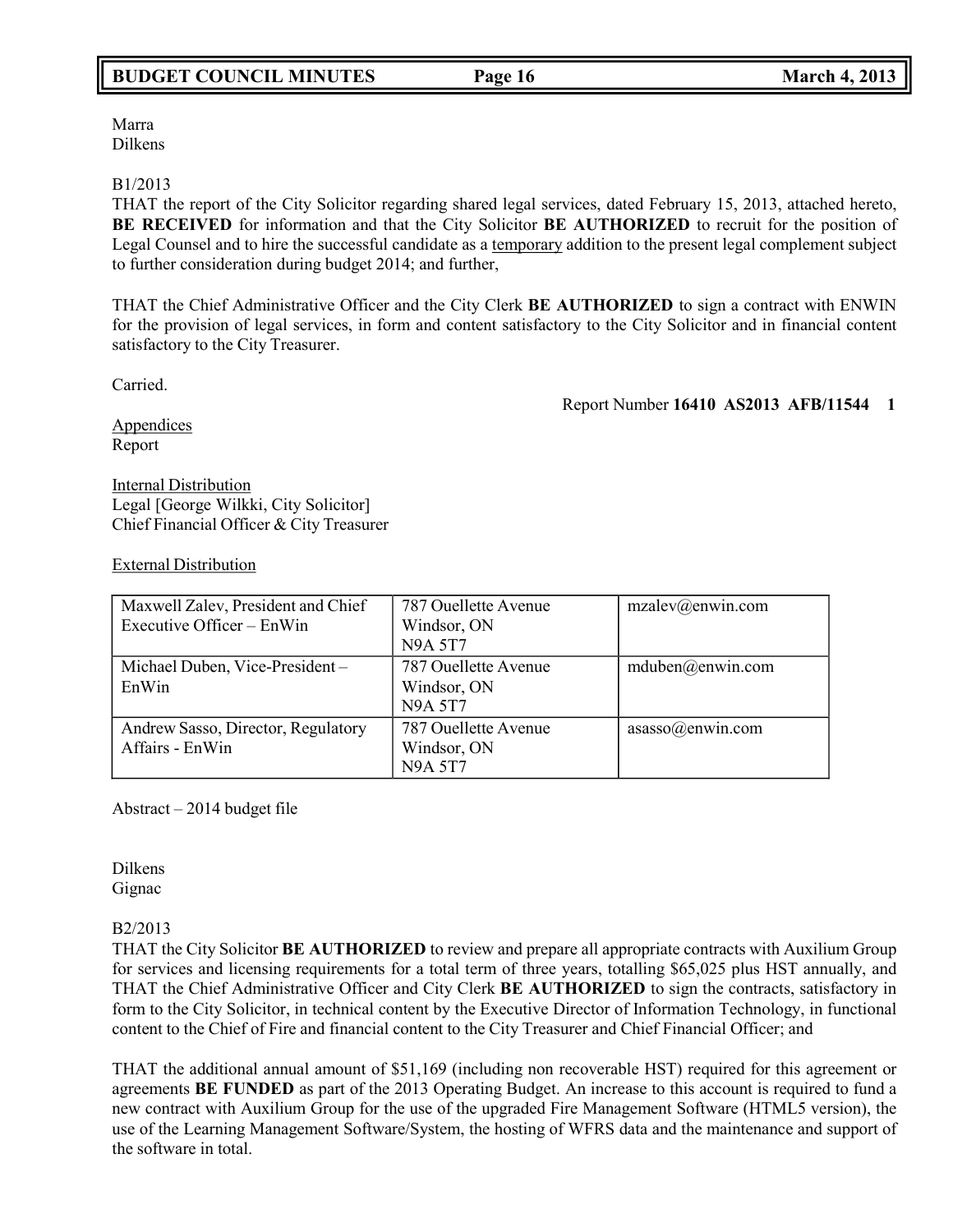## **BUDGET COUNCIL MINUTES Page 17 March 4, 2013**

Carried.

Report Number **16384 SF/11640 AFB/11544 C2**

Internal Distribution Information Technology [Kathy Roedeer] Executive Director of Information Technology Fire Chief Deputy City Solicitor/Manager Purchasing and Risk Management City Solicitor Chief Financial Officer & City Treasurer

External Distribution

Mike Mastromattei [mike@mastromattei.ca](mailto:mike@mastromattei.ca)

Hatfield Maghnieh

### B3/2013

That the report from the Executive Director of Recreation and Culture regarding the provision of lifeguards at Sandpoint Beach **BE RECEIVED** and further that the reinstatement of funds for the lifeguards in the amount of \$60,272 in the 2013 operating budget as part of the base budget **BE APPROVED**, and further, that the option of moving the beach further east on the property **BE REFERRED** to future Capital Budget deliberations.

Carried.

Report Number **16355 SR2013 AFB/11544 3**

Internal Distribution Recreation & Culture [Carribelle Murphy] Executive Director [Jan Wilson] Community Development and Health Commissioner City Engineer City Solicitor Chief Financial Officer & City Treasurer Executive Director, Parks and Facilities

External Distribution

Abstract – 2014 budget file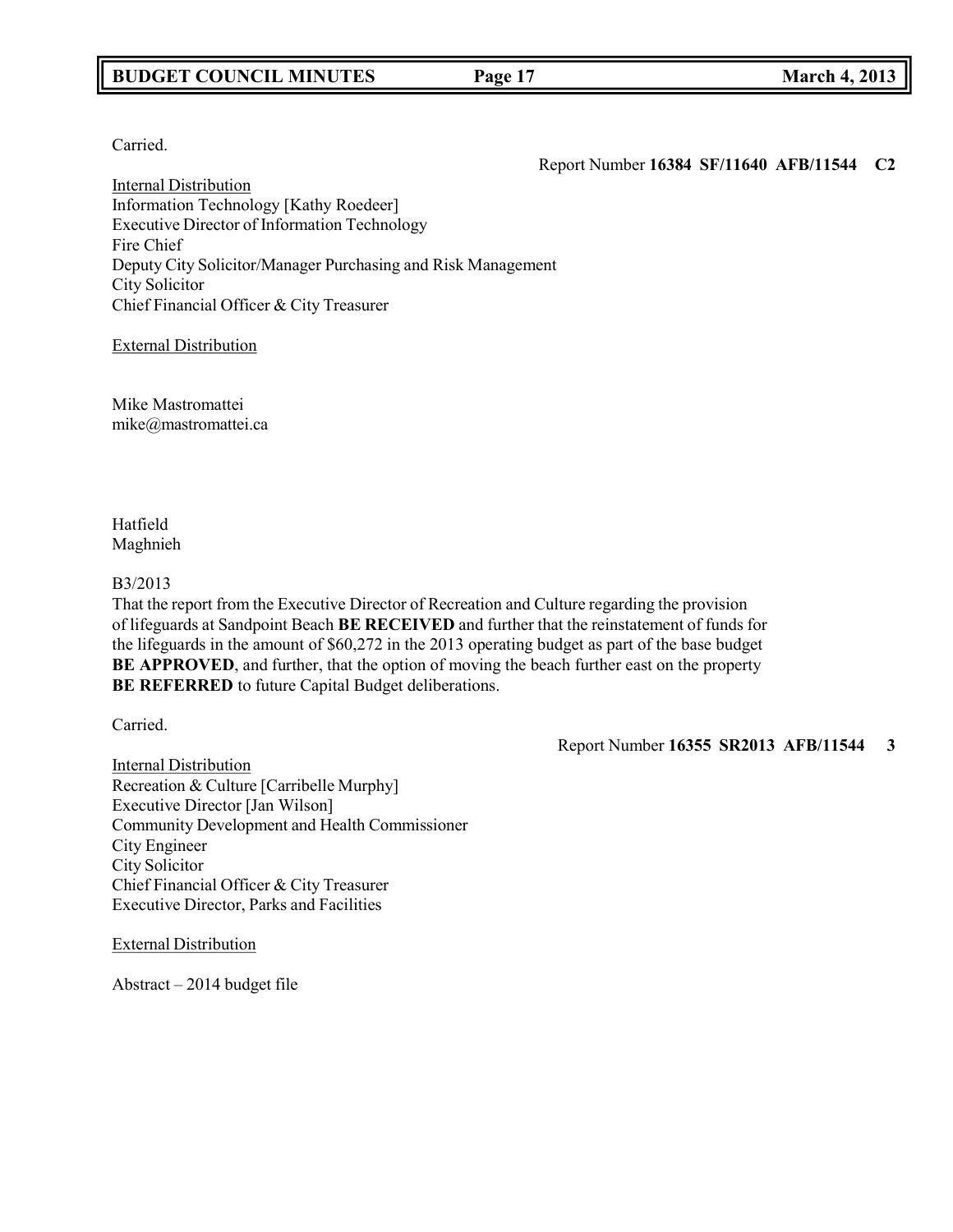Gignac Valentinis

B4/2013

That the report of the City Engineer dated February 15, 2013 entitled "Downtown Traffic Impact Study" **BE APPROVED** to conduct a Downtown Traffic Study, and that \$100,000 be set aside in the Capital Budget to conduct this study to review a more pedestrian-friendly downtown, charged to the Budget Stabilization Reserve Fund.

Carried. CouncillorsJones, Halberstadt and Payne voting nay. Councillor Sleiman was absent from the meeting when the vote was taken on this matter.

Report Number **16395 ST2013 AFB/11544 4**

Internal Distribution Public Works [Josette Eugeni] City Engineer Executive Director of Operations Chief Financial Officer & City Treasurer

External Distribution

Sleiman Jones

## *G. - AMENDED BY CR157/2013 ADOPTED AUGUST 26, 2013 B5/2013 part II AMENDED BY CR89/2013 ADOPTED BY COUNCIL MAY 6, 2013* B5/2013

I.

- A. **THAT** the 2013 Net Operating Budget for the City of Windsor and related Boards in the amount of \$318,480,593 as recommended by Administration (subject to any further changes approved by Council) **BE ADOPTED.**
- B. **THAT** the necessary by-laws **BE PRESENTED** for Council's consideration in support of the adoption ofthe 2013 Operating Budget.
- C. **THAT** Council **APPROVE** the required transfers to and from the various funds in accordance with the 2013 Adopted Budget**.**
- D. **THAT** the updated Long Term Debt Forecast (Section G of the Introduction) of the report **BE RECEIVED** for information.
- E. **THAT** the CFO & City Treasurer **BE AUTHORIZED** to process the budget transfers during the fiscal year, which do not change the overall approved Net City Budget amount.
- F. **THAT** the required amounts **BE APPROVED** from the Budget Stabilization Reserve Fund to fund onetime costs associated with the recommended budget issues contained within the 2013 Operating Budget.
- G. **THAT** the 2013 Schedule of Fees detailed in Section 12 of the budget document, Appendix C: 2013 UserFee Schedule, **BE APPROVED** and, **THAT** the Fee & Charges Bylaw of record **BE AMENDED** to reflect the 2013 Schedule of Fees.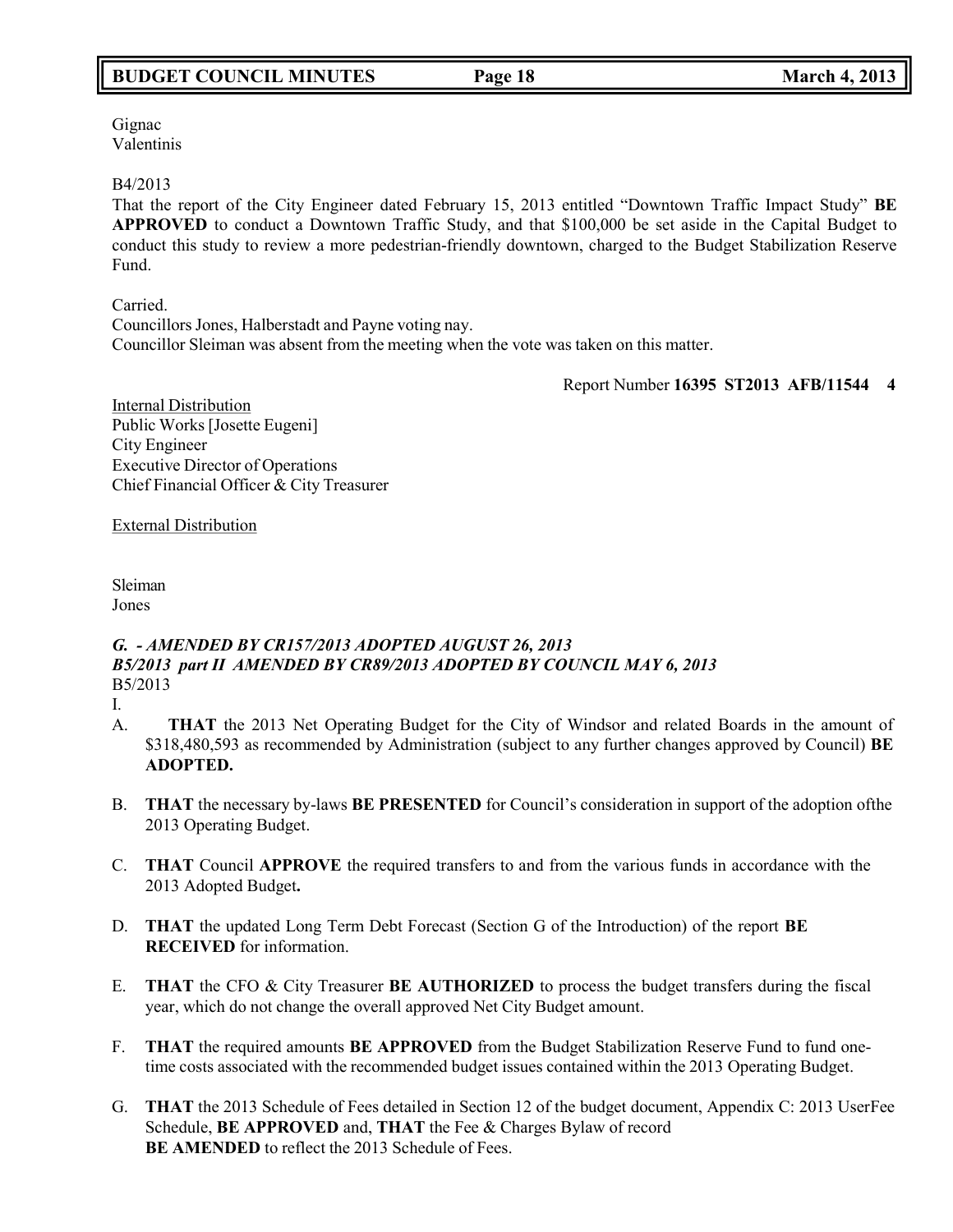H. **THAT** the City Treasurer **BE AUTHORIZED** to transfer the required funding from the Budget Stabilization Reserve Fund relative to budget reduction measures that may not be able to be implemented due to changing circumstances or that are implemented later in the projected recommended budget.

## II.

That the 2013 5-year Capital Plan and the enhanced Capital Plan as presented by City Council (attached as Schedule A) and in the detailed "Summary Index" of the recommended Capital Budget 5-Year Plan previously distributed and the enhanced plan **BE WAIVED AND IMPLEMENTED** by the Chief Financial Officer as directed by City Council; and

That the City Engineer, City Treasurer and Chief Administrative Officer **BE ABLE** to award tenders if they come within tender for projects pre-approved by Council within the budget allocated.

Carried unanimously. Note: Councillor Marra re-iterates he previously opposed the CARHA resolution.

**√Clerk's Note**: The 2013 Budget Issue Detail (Accepted) document tabled with City Council as supplementary information during the 2013 budget process included Issue **2013-0426, Art Gallery Operating Budget, page 127**. This issue incorrectly included a line for User Fee Revenue totalling \$112,900 and should be removed from the issue prior to finalizing the 2013 approved budget. This would result in an net impact of \$112,900 on the 2013 approved budget.*√*

> Report Number 16414 AFB/11544 √√

Internal Distribution Finance [Victor Ferranti] Chief Financial Officer & City Treasurer

External Distribution David Hanna [dhan96@hotmail.com](mailto:dhan96@hotmail.com) Abstract – 2014 budget file

#### Gignac Marra

B6/2013

- I. THAT, in order to ensure that the average ratepayer does not incur an increased cost in 2013, all the Sewer Surcharge Rates **BE DECREASED** as detailed below so as to coincide with the Windsor Utilities Commission water rate increase (projected to be effective April 1, 2013):
	- Residential Consumption Rate........... **Decrease** from 487% to 445%
	- Residential Fixed Rate........................ **Decrease** from 66% to 65%
	- Commercial Rate................................ **Decrease** from 167% to 160%  $\bullet$
- II. THAT the updated 5-Year Sewer Surcharge Forecasts (2013-2017) **BE APPROVED IN PRINCIPLE** as presented in *Appendix A* of the report and;
- III. That Council **DIRECT** the City Solicitor to update the Sewer Surcharge Bylaw to reflect the new rates.

Carried.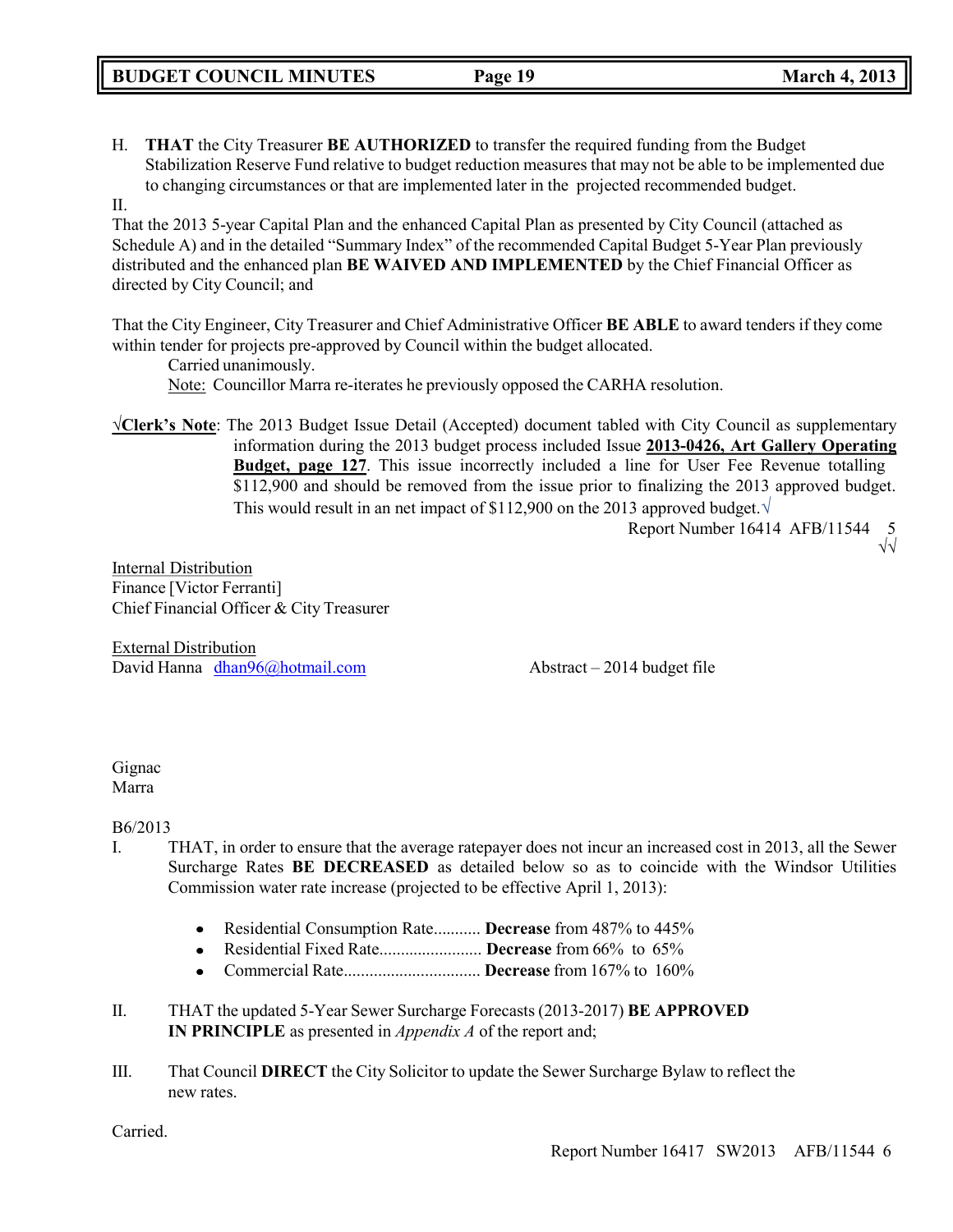Internal Distribution Finance [Tony Ardovini] Onorio Colucci, Chief Financial Officer & City Treasurer] City Engineer City Solicitor

External Distribution

John Wladarski, General Manager Windsor Utilities Commission [WUC] [jwladarski@enwin.com](mailto:jwladarski@enwin.com)

Abstract – 2014 budget file

Marra Dilkens

B7/2013

That City Council **APPROVE** the addition of a permanent Emergency Planning Officer (CEMC) Position to the Fire & Rescue Services staff complement, inclusive of salary, fringe benefit and computer costs totalling \$136,615, to **BE FULLY FUNDED** through the corporate salary provision account and a recovery from Ontario Works (OW).

Carried.

Report Number 16382 SWE/3069 AFB/11544 7

Internal Distribution Fire Chief, Bruce Montone and Sherri Arsenault Community Development and Health Commissioner Executive Director of Human Resources Chief Financial Officer & City Treasurer City Solicitor

External Distribution

Gignac Sleiman

## B8/2013

- 1. THAT a \$25,000 budget reduction occur in 2013 from the base budget;
- 2. THAT City Council **APPROVE** the annual funding of \$15,000 for the Windsor Family Medicine Residency Training Program to be funded from the \$25,000 Physician Recruitment allotment in the 2013 Operating Budget;
- 3. THAT City Council **APPROVE** the creation of a City of Windsor physician recruitment website, as detailed in this report, using \$31,500 carry forward funds from 2012;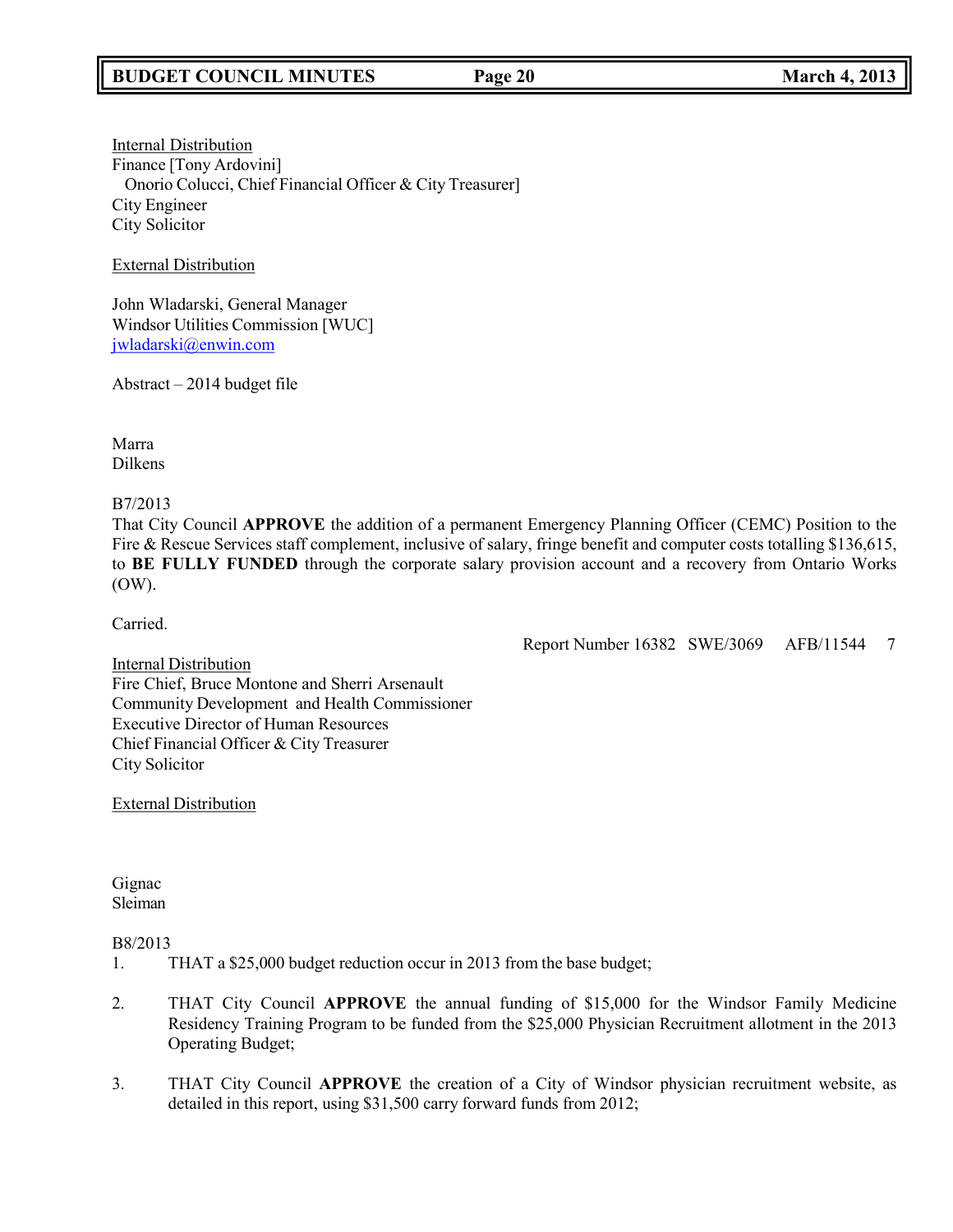## **BUDGET COUNCIL MINUTES Page 21 March 4, 2013**

- 4. THAT \$10,000 annual allotment **BE DEDICATED** for maintenance of the website and ongoing Committee needs;
- 5. THAT City Council **DIRECT** the Chief Administrative Officer to convene a new City of Windsor Physician Recruitment Advisory Committee as detailed in this report; AND;
- 6. THAT the County of Essex request for funding be **NOTED and FILED**.
- 7. THAT the \$40,000 request for funding from Dr. Cooper be **NOTED and FILED**.

## Carried.

Report Number 16421 MH/2860 AFB/11544 8

Internal Distribution Chief Administrative Office [Terri Knight Lepain] Community Development and Health Commissioner Chief Financial Officer & City Treasurer

## External Distribution

| Dr. David Musyj<br><b>CEO</b><br>Windsor<br>Regional Hospital                                                         | 1995 Lens Avenue,<br>Windsor, Ontario<br>Canada<br><b>N8W 1L9</b>                                                                                                                      | N/A                          |
|-----------------------------------------------------------------------------------------------------------------------|----------------------------------------------------------------------------------------------------------------------------------------------------------------------------------------|------------------------------|
| Mr. Ken Deane<br>CEO - Hotel-Dieu<br>Grace Hospital                                                                   | 1030 Ouellette Avenue<br>Windsor, ON N9A 1E1                                                                                                                                           | N/A                          |
| Dale<br>Ziter,<br>Dr.<br>Family Physician                                                                             | Schulich School of Medicine &<br>Dentistry Windsor Program<br>University of Windsor,<br>Medical Education Building, Rm.<br>1100, 401 Sunset Avenue<br>Windsor, Ontario, Canada N9B 3P4 | debbiec@uwindsor.ca          |
| Mr. Brian Gregg<br>CAO - County of<br>Essex                                                                           | 360 Fairview Avenue West<br>Essex, Ontario N8M 1Y6                                                                                                                                     | bgregg@countyofessex.on.ca   |
| Dr. Gerry Cooper                                                                                                      | Schulich School of Medicine &<br>Dentistry Windsor Program<br>University of Windsor,<br>Medical Education Building, Rm.<br>1100, 401 Sunset Avenue<br>Windsor, Ontario, Canada N9B 3P4 | gcooper@uwindsor.ca          |
| Laurie<br>Ms.<br>Nash,<br>Advisor,<br>Regional<br>HealthForceOntario<br>Marketing<br>and<br><b>Recruitment Agency</b> | 180 Riverview Drive<br>Chatham, ON N7M 5Z8                                                                                                                                             | l.nash@healthforceontario.ca |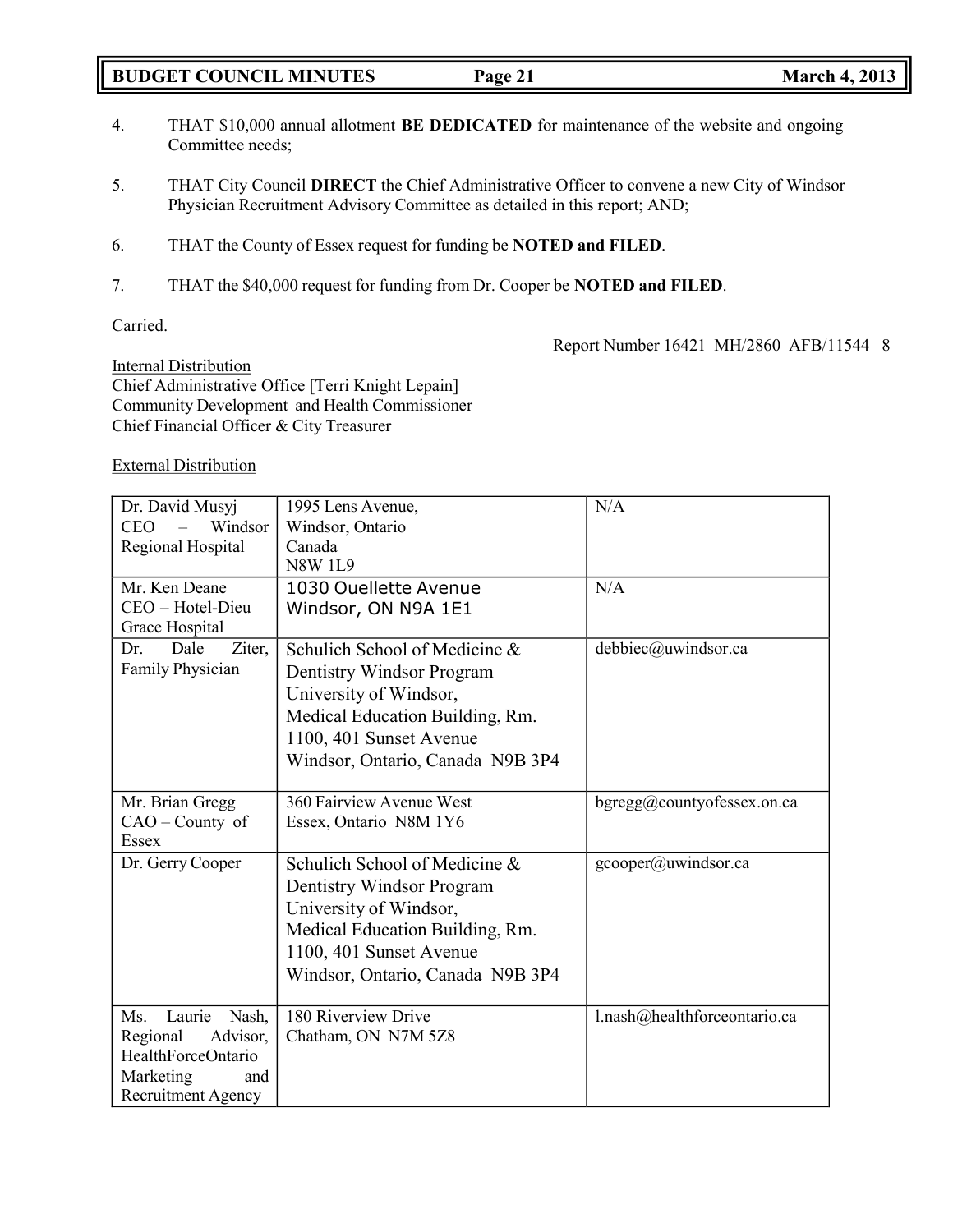## Halberstadt Hatfield

## B9/2013

That City Council **RECEIVE** administration's report dated July 25, 2012 as relates to the Mayor and Councillors Remuneration; and

That in accordance with the requirements of the *Municipal Act,* City Council **REAFFIRM** continuation of the one third tax free allowance for elected officials at the City of Windsor.

Carried.

Internal Distribution Finance [Joe Mancina; Onorio Colucci, Chief Financial Officer & City Treasurer] City Solicitor Manager of Payroll Services, Ian Laughland External Distribution Gignac Dilkens √√ B10/2013 That the report of the Fire Chief dated January 22, 2013 entitled "Inland Water and Ice Rescue" **√BE APPROVED,** and further, an amendment be made that this budgetary request **BE ABSORBED√** within the existing departmental budget.

Internal Distribution Fire & Rescue Services [Bruce Montone, Fire Chief] Chief Financial Officer & City Treasurer City Solicitor

External Distribution

Jones Maghnieh

Carried.

## B11/2013

That the report of the City Engineer dated February 6, 2013 regarding "Skunk Control Program" **BE RECEIVED** and further, √that one-time funding of \$217,580. (total program cost of \$250,000. less \$32,420. in carry-forward funding)√ **BE ALLOCATED** for the purpose of hiring a trapper (Option 2) for rodent control and that a report **BE PREPARED** for Council's consideration at the end of the one-year mark; and further, that By-law 2-2006 **BE AMENDED** to require residents to store garbage in hard-sided containers, but that this not be implemented or enforced for a one-year period, in order to allow adequate further notice for this requirement.

Carried.

Report Number 16422 ACO/7090 AFB/11544 9

Report Number 16393 SF2013 10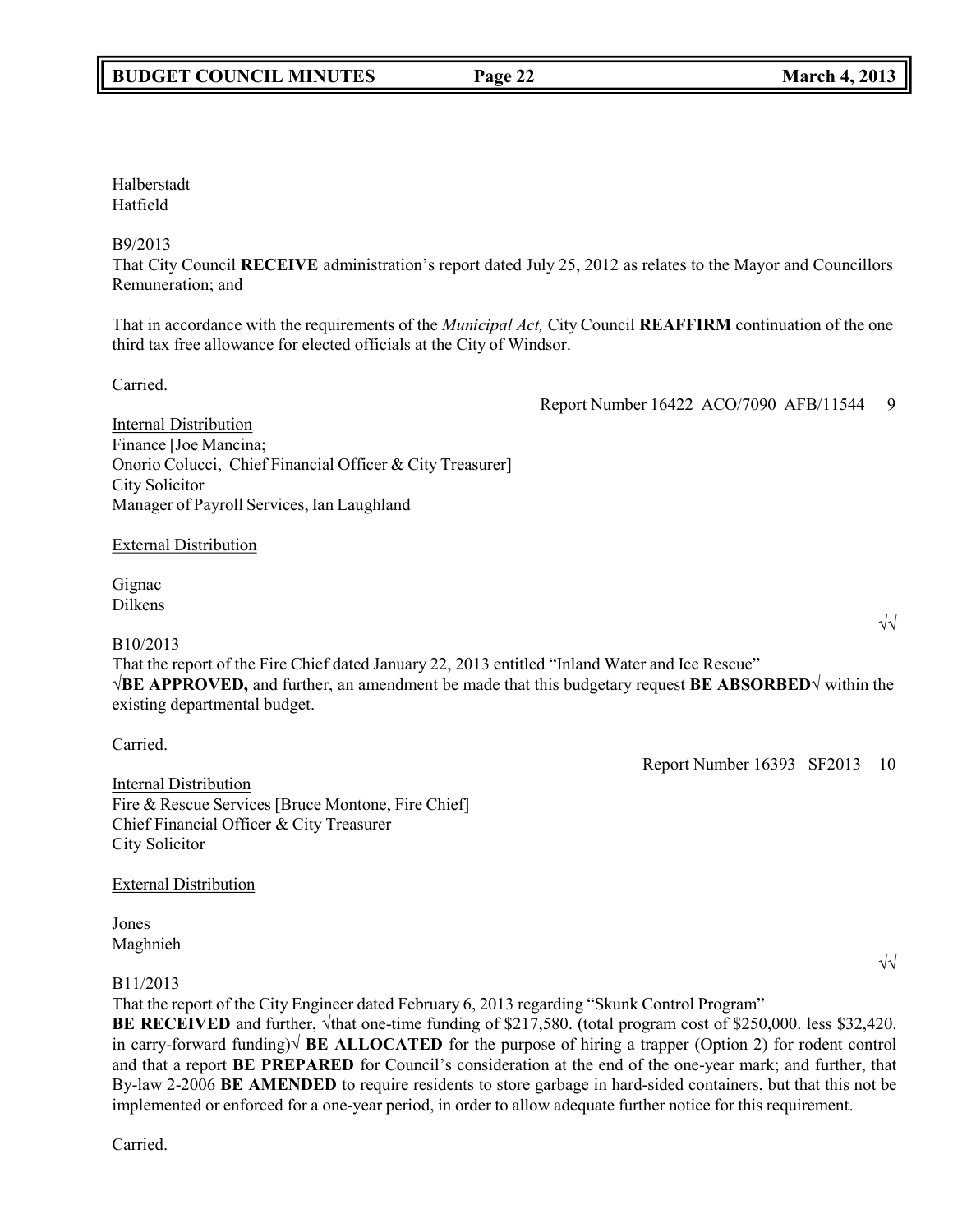## **BUDGET COUNCIL MINUTES Page 23 March 4, 2013**

## Councillor Hatfield voting nay.

Internal Distribution Environmental Services Manager [Anne-Marie Albidone] City Engineer Executive Director, Environment & Operations Chief Financial Officer & City Treasurer Human Resources, Employment Officer, Linda Anderson City Solicitor

### External Distribution

| Dave Richards, Ministry of  |             | 870 Richmond St. W. P.O. Box 1168   dave.richards@ontario.ca |
|-----------------------------|-------------|--------------------------------------------------------------|
| <b>Natural Resources</b>    | Chatham, ON |                                                              |
| Melanie Coulter, Windsor    |             | melanie@windsorhumane.org                                    |
| <b>Essex Humane Society</b> |             |                                                              |
| Mike Mastromattei           |             | mike@mastromattei.ca                                         |
| Ted Foreman                 |             | r.raccoon@rogers.com                                         |
| <b>Shane Pearson</b>        |             | allthingswild@live.ca                                        |
|                             |             |                                                              |
|                             |             |                                                              |

#### Halberstadt Gignac

#### B12/2013

- 1. That the Chief Administrative Officer and City Clerk **BE AUTHORIZED** to sign the necessary documents in support of the Community Infrastructure Improvement Fund (CIIF) contribution agreement between the federal government and YQG for the Windsor International Airport Terminal Improvements (C1693), satisfactory in form to the City Solicitor, in financial content to the City Treasurer, and in technical content to the City Engineer; and
- 2. That the 50% City share of the funding agreement (estimated total to be at an upset limit of \$225,000) **BE APPROVED** as a realignment of approved capital funds within the 2011 and 2012 budget from Project IDs 7111009 (Windsor Airport Improvements) and 7111027 (Airline Terminal Improvements); and
- 3. That Administration **BE AUTHORIZED** to proceed with the tendering (or as applicable) of the works for Airport Terminal Improvements and the City Engineer **BE AUTHORIZED** to proceed with the Award of Tenders to the low bidder subject to the tenders meeting project specifications, and subject to the terms and conditions of the City's Purchasing By-law.

Carried.

#### Report Number **16424 APM/9795 12**

Internal Distribution Public Works [Tiffany Pocock] City Engineer Senior Manager, Development & Geomatics, France Isabelle-Tunks Chief Financial Officer & City Treasurer City Solicitor

External Distribution

Report Number **16394 MHS/9496 AFB/11544 11**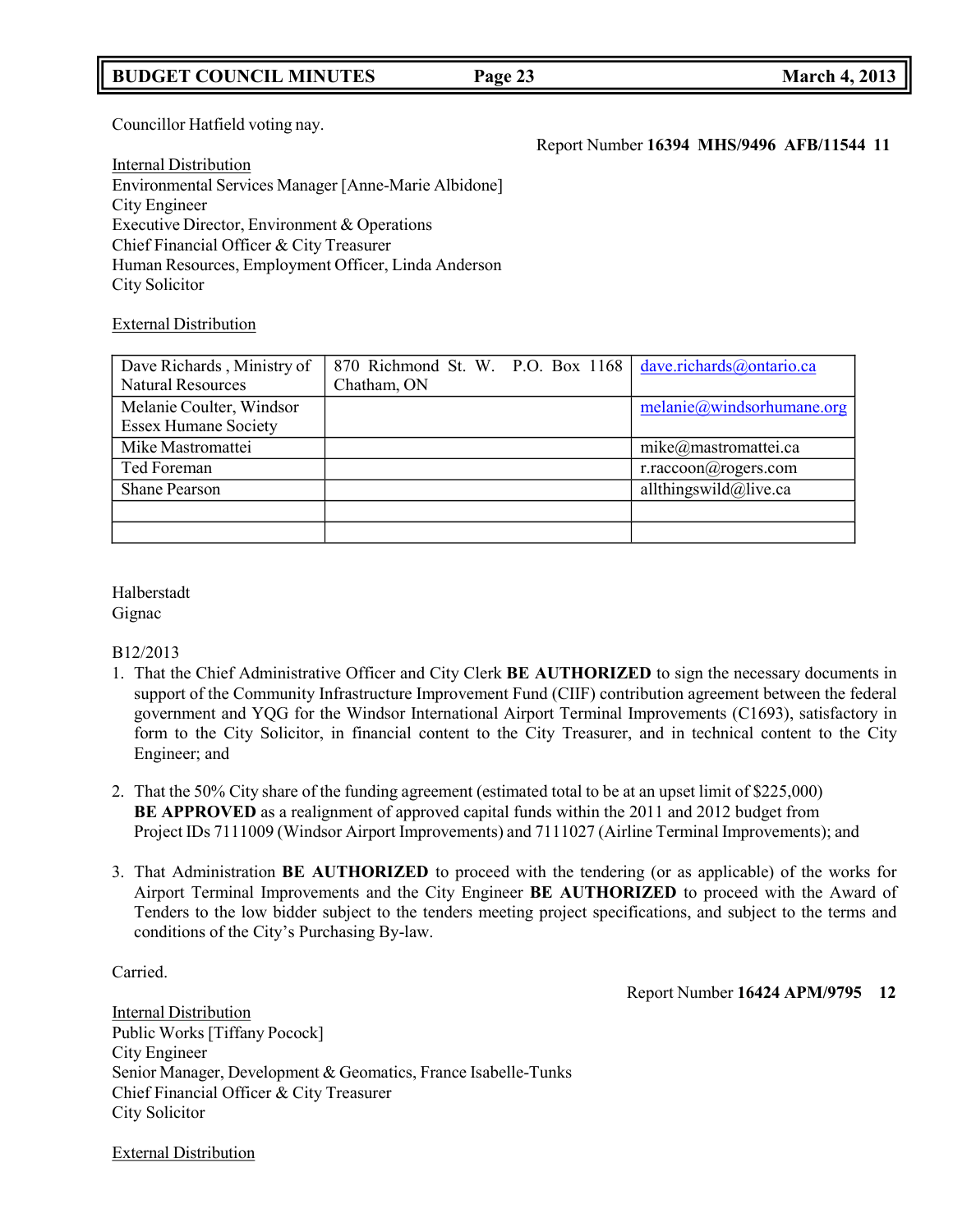## **BUDGET COUNCIL MINUTES Page 24 March 4, 2013**

Jim McCormack, Director of Finance YQG [jmccormack@yqg.ca](mailto:jmccormack@yqg.ca)

Marra Maghnieh

## B13/2013

That the report of the City Engineer dated October 30, 2012 entitled "Drouillard Underpass - Green City Clean Streets Improvements" **BE NOTED AND FILED**.

Carried.

Report Number **16215 SW/11104 AFB/11544 13**

Internal Distribution Parks and Facilities [Heidi Baillargeon**]** Executive Director of Parks and Facilities Manager of Design and Development, Mike Clement Chief Financial Officer & City Treasurer City Engineer

External Distribution

Gignac Sleiman

#### B14/2013

That City Council **APPROVE** the allocation of \$300,000 to the existing Events Bid Preparation Fund authorized through M267-2012 from the 2013 Capital Budget to support and enhance Windsor's role in major events, AND

That City Council **DIRECTS** that the City Clerk and Chief Administrative Officer **BE AUTHORIZED** to execute the associated agreements, satisfactory in form to the City Solicitor and the City Treasurer and in technical content to the Executive Director of Recreation or the Mayor.

Carried.

Report Number **16432 AFB/11544 SR/11543 SR2013 14**

**Internal Distribution** Mayor Francis Executive Director of Recreation Chief Financial Officer & City Treasurer City Solicitor

## External Distribution

Marra Gignac

B15/2013 That the report of the City Engineer dated December 3, 2012 entitled "Transit Windsor 2013 Fare Increase" **BE NOTED AND FILED.**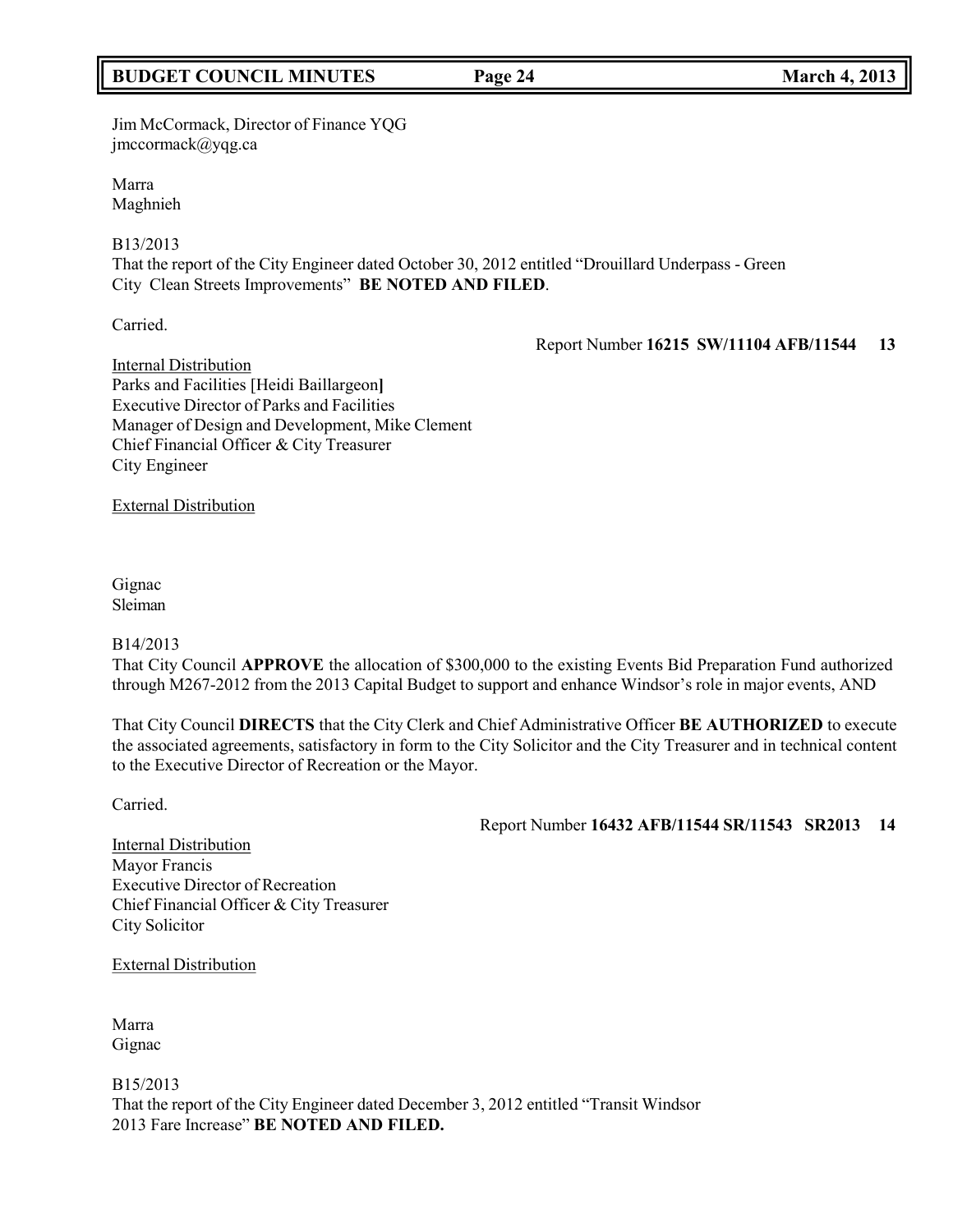## **BUDGET COUNCIL MINUTES Page 25 March 4, 2013**

Carried.

Internal Distribution City Engineer [Mario Sonego] Executive Director of Operations Chief Financial Officer & City Treasurer General Manager, Transit Windsor

External Distribution

Marra Gignac

#### B16/2013

That City Council **APPROVE** the reallocation of the remaining balance of \$1,159,543 from the Transit Windsor casino fleet capital account and \$500,000 from the Transit Master Plan capital account as the funding source for Phase 1 of the Automatic Vehicle Location (AVL) system.

Clerk's Note: For final disposition of this matter see B26/2013 as it represents the final direction of Council.

**MTT2013** 16

**Internal Distribution** General Manager, Transit Windsor, Penny Williams Chief Financial Officer & City Treasurer City Engineer

External Distribution

Dilkens Gignac

## B17/2013

THAT Administration **BE AUTHORIZED** to further amend the Amended Infrastructure Stimulus Fund Contribution Agreement between The Corporation of the City of Windsor and Her Majesty the Queen in right of Ontario as required and further that the Chief Administrative Officer and City Clerk **BE AUTHORIZED** to execute the noted amendment.

Carried.

Internal Distribution Finance [Victor Ferranti] Chief Financial Officer & City Treasurer City Engineer City Solicitor

External Distribution

Report Number 16431 AFB/11544 17

Report Number **16279 MT2013 15**

Carried.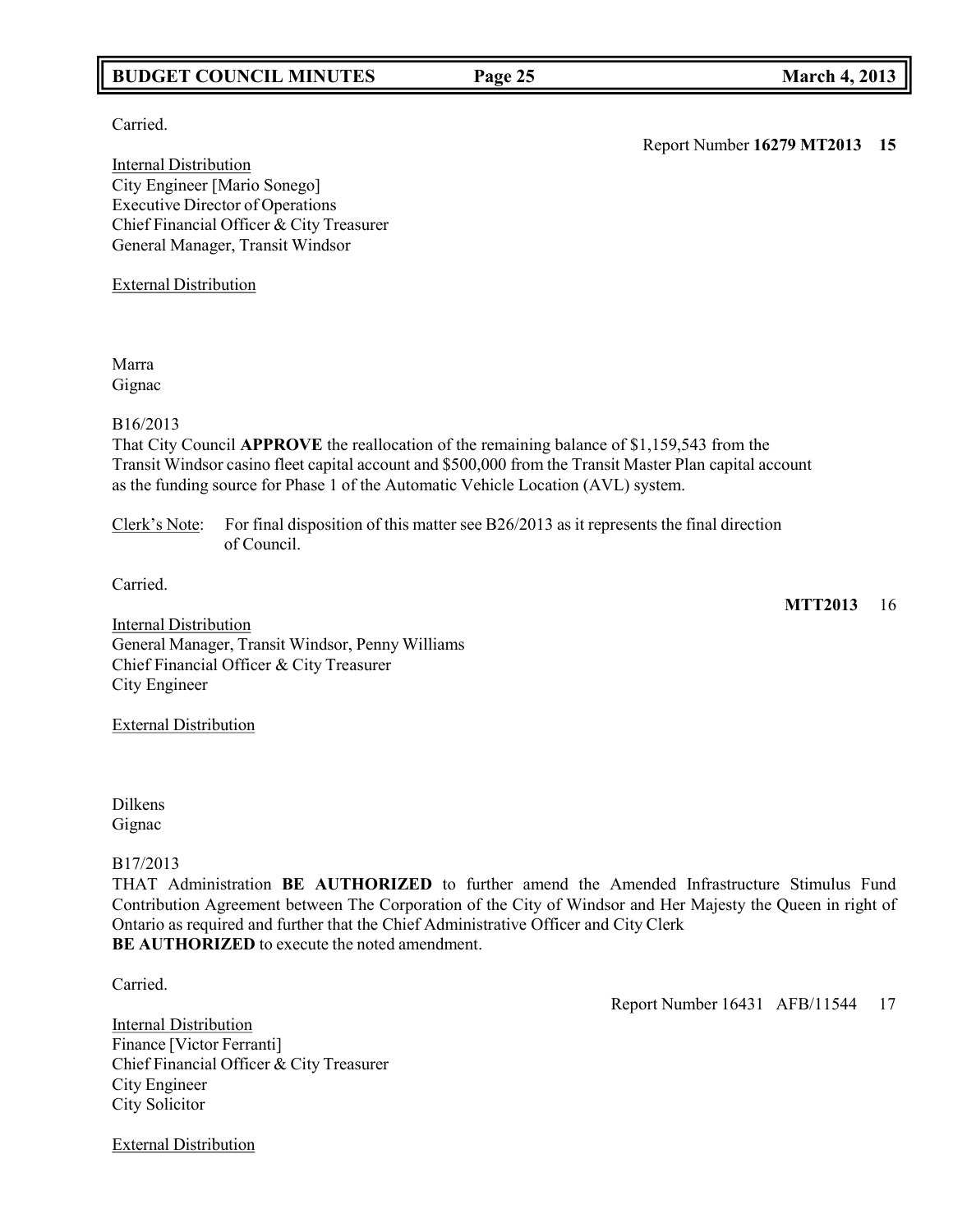**BUDGET COUNCIL MINUTES Page 26 March 4, 2013**

## **STANDING COMMITTEE RESOLUTIONS**

Moved by Councillor Dilkens, seconded by Councillor Gignac,

**B36/2013** That **Report No. 106 of the Environment, Transportation & Public Safety Standing Committee** of its meeting held January 23, 2013 regarding "Report No. 67 of the Windsor Essex County Environment Committee regarding Transit Windsor" **BE NOTED AND FILED**. Carried.

MB2013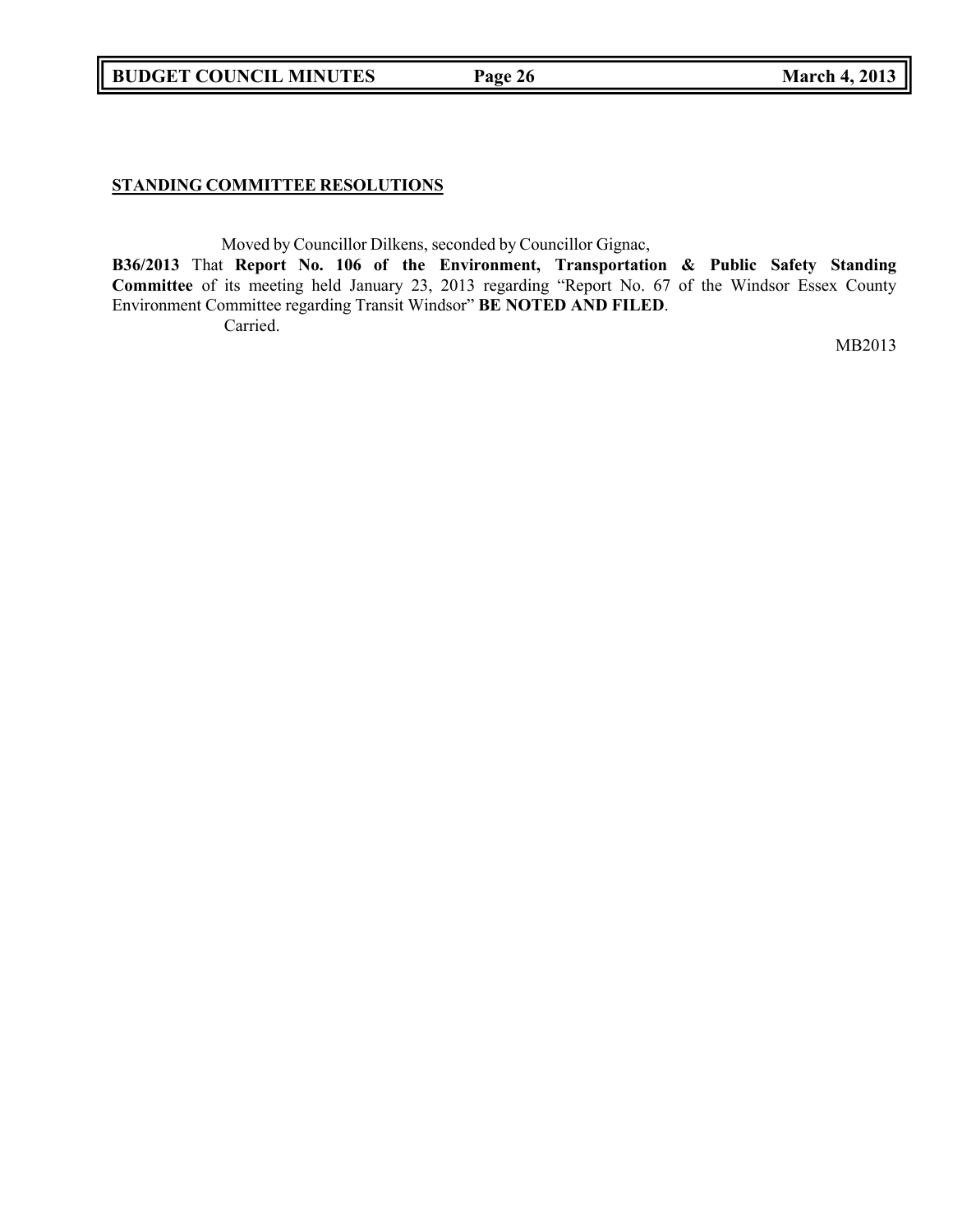**ADOPTED by Council at its meeting held March 4, 2013 [B34-2013]** VC/bm

# **SPECIAL MEETING OF COUNCIL – IN CAMERA February 21, 2013**

## **Meeting called to order at: 9:07 a.m.**

## **Members in Attendance:**

Mayor E. Francis Councillor D. Dilkens Councillor R. Jones Councillor A. **Halberstadt** Councillor F. Valentinis Councillor B. Marra Councillor P. Hatfield Councillor J. Gignac Councillor A. Maghnieh Councillor H. Payne Councillor E. Sleiman

## **Also in attendance:**

H. Reidel, Chief Administrative Officer

J. Payne, Community Development and Health Commissioner and

- Corporate Leader Social Development, Health, Recreation and Culture
- M. Palanacki, Acting City Engineer and Corporate Leader Environmental Protection and Transportation
- G. Wilkki, City Solicitor and Corporate Leader Economic Development and Public Safety
- V. Critchley, City Clerk/Licence Commissioner and Corporate Leader Public Engagement and Human Resources
- O. Colucci, Chief Financial Officer/City Treasurer and Corporate Leader Finance and Technology
- N. Coleman, Mayor's Chief of Staff
- T. Hunt, City Planner
- F. Isabelle-Tunks, Senior Management of Development and Geomatics
- F. Mikhail

## **Verbal Motion is presented by Councillor Sleiman, seconded by Councillor Dilkens,**

**That Rule 3.3(c) of the** *Procedure By-law, 98-2011,* **BE WAIVED to allow for the Mayor to call a special meeting without 24 hours notice.**

**Motion Carried.**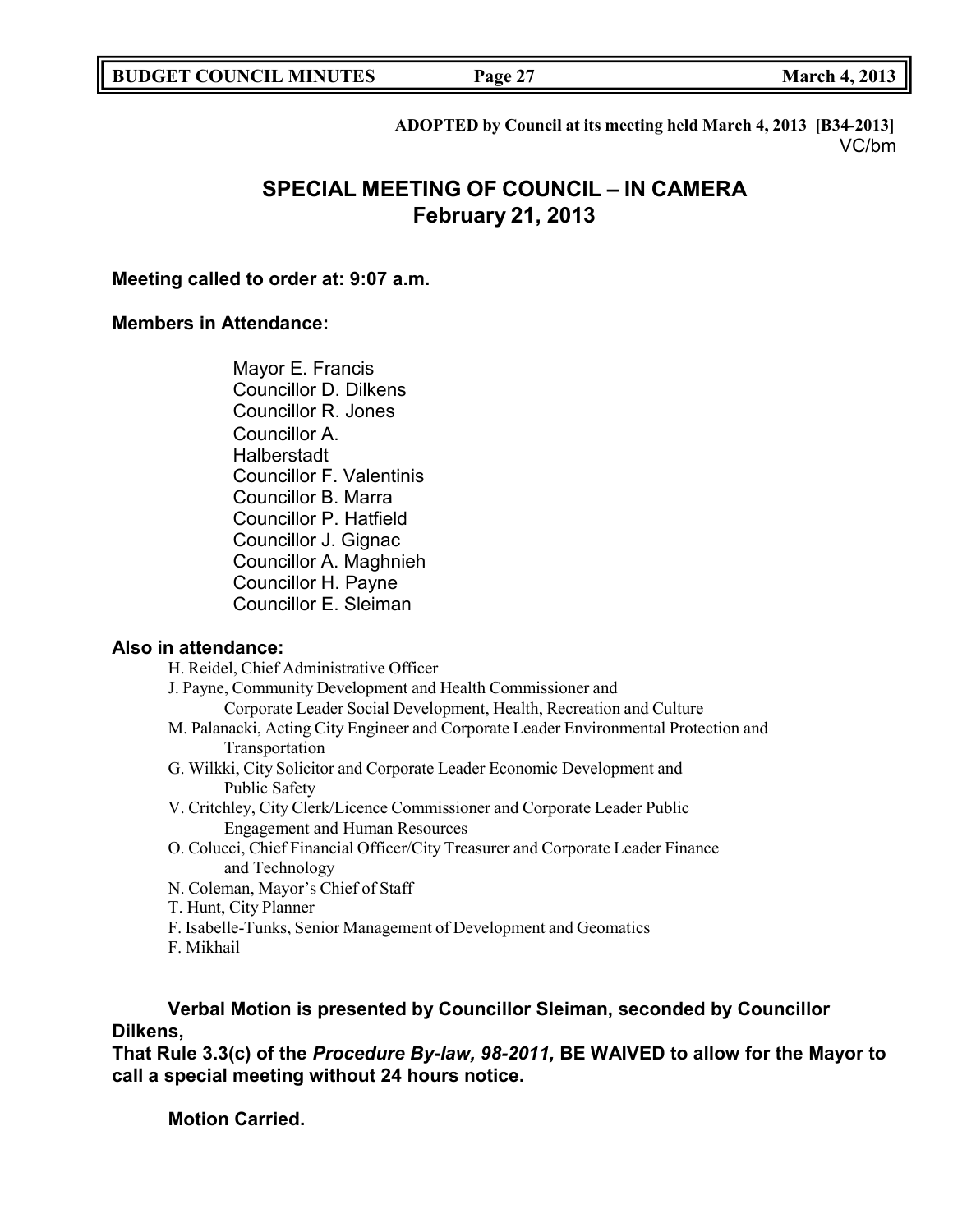| <b>BUDGET COUNCIL MINUTES</b> | <b>March 4, 2013</b><br>Page 28 |
|-------------------------------|---------------------------------|
|-------------------------------|---------------------------------|

**Verbal Motion is presented by Councillor Gignac, seconded by Councillor Dilkens,**

**to move in Camera for discussion of the following item(s):**

| Item No. | <b>Subject</b>                        | Section – Pursuant to<br>Municipal Act, 2001, as<br>amended |
|----------|---------------------------------------|-------------------------------------------------------------|
|          | Property matter – disposition of land | 239(2)(c)                                                   |

## **Motion Carried.**

## **Declarations of Pecuniary Interest:**

None declared.

**Discussion on the items of business. (Item 1)**

**Verbal Motion is presented by Councillor Dilkens, seconded by Councillor Valentinis, to move back into public session. Motion Carried.**

**Moved by Councillor Hatfield, seconded by Councillor Jones, THAT the Clerk BE DIRECTED to transmit the recommendation(s) contained in the report(s) discussed at the In-Camera Council Meeting held February 21, 2013 directly to Council for consideration at the next Regular Meeting.**

1. That the confidential verbal report from Mayor Francis respecting a property matter – disposition of land **BE RECEIVED** and that the Mayor **BE AUTHORIZED** to proceed in accordance with the verbal direction of Council.

**Motion Carried.**

**Moved by Councillor Jones, seconded by Councillor Valentinis, That the special meeting of council held February 21, 2013 BE ADJOURNED. (Time: 10:29 a.m.) Motion Carried.**